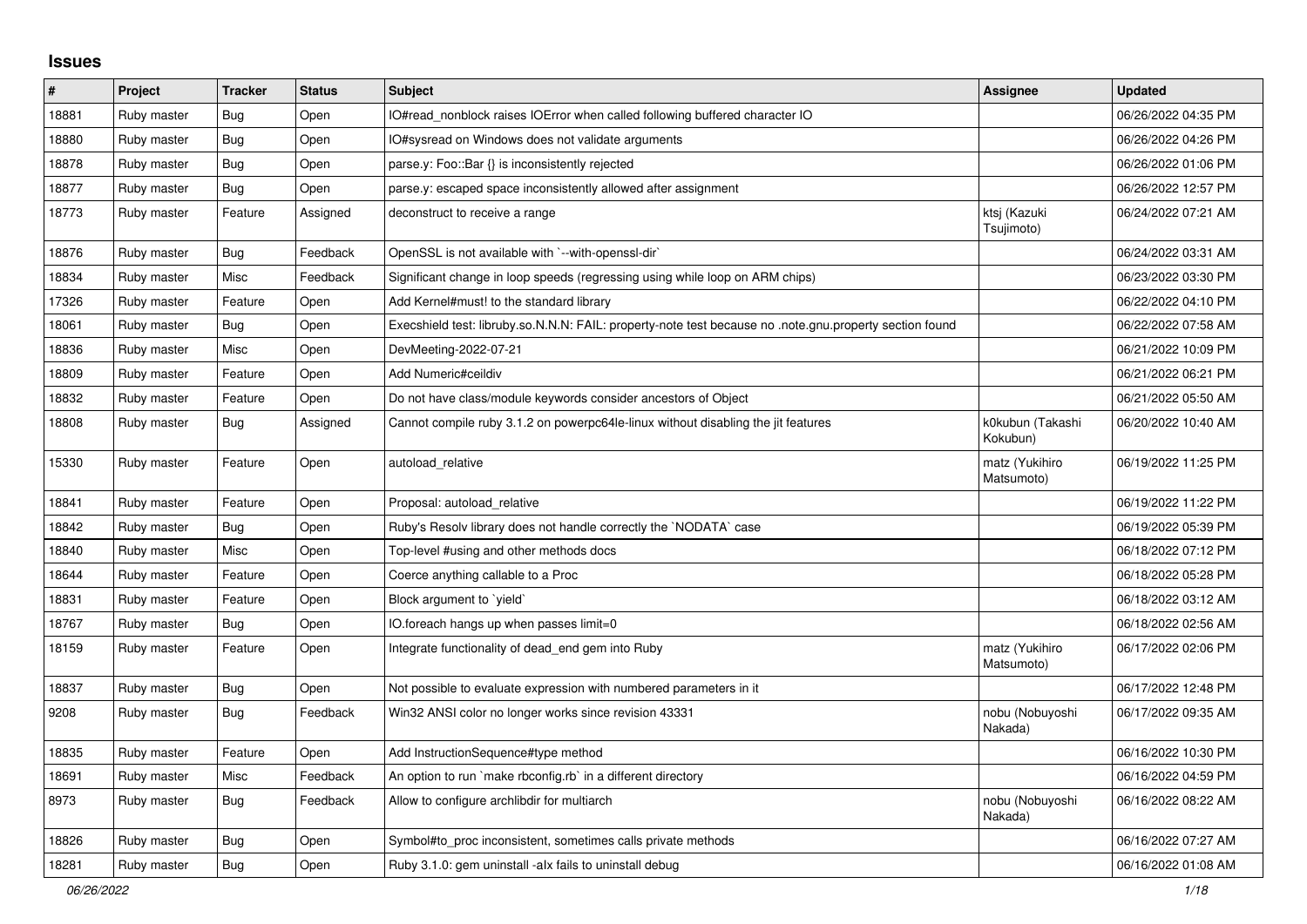| #     | Project     | <b>Tracker</b> | <b>Status</b> | <b>Subject</b>                                                                                                     | <b>Assignee</b>                   | <b>Updated</b>      |
|-------|-------------|----------------|---------------|--------------------------------------------------------------------------------------------------------------------|-----------------------------------|---------------------|
| 17525 | Ruby master | Feature        | Open          | Implement Happy Eyeballs Version 2 (RFC8305) in Socket.tcp                                                         | Glass_saga (Masaki<br>Matsushita) | 06/16/2022 01:08 AM |
| 17472 | Ruby master | Feature        | Open          | HashWithIndifferentAccess like Hash extension                                                                      |                                   | 06/16/2022 01:08 AM |
| 17468 | Ruby master | Feature        | Open          | Deprecate RUBY_DEVEL                                                                                               |                                   | 06/16/2022 01:08 AM |
| 16476 | Ruby master | Feature        | Open          | Socket.getaddrinfo cannot be interrupted by Timeout.timeout                                                        | Glass_saga (Masaki<br>Matsushita) | 06/16/2022 01:08 AM |
| 16005 | Ruby master | Feature        | Open          | A variation of Time.iso8601 that can parse yyyy-MM-dd HH:mm:ss                                                     |                                   | 06/16/2022 01:08 AM |
| 16495 | Ruby master | Feature        | Open          | Inconsistent quotes in error messages                                                                              | matz (Yukihiro<br>Matsumoto)      | 06/15/2022 04:21 PM |
| 18780 | Ruby master | Bug            | Open          | Incorrect binding receiver for C API rb_eval_string()                                                              |                                   | 06/15/2022 12:14 AM |
| 18825 | Ruby master | Feature        | Open          | Specialized instruction for "array literal + `.hash`"                                                              |                                   | 06/14/2022 05:24 PM |
| 8445  | Ruby master | <b>Bug</b>     | Assigned      | IO.open and IO#set_enconding does not support :fallback option                                                     | akr (Akira Tanaka)                | 06/14/2022 06:02 AM |
| 18816 | Ruby master | <b>Bug</b>     | Open          | Ractor segfaulting MacOS 12.4 (aarch64 / M1 processor)                                                             |                                   | 06/13/2022 01:46 PM |
| 17995 | Ruby master | Bug            | Open          | Slow down when mjit and Ractor are being used at same time                                                         | k0kubun (Takashi<br>Kokubun)      | 06/11/2022 04:02 AM |
| 18768 | Ruby master | <b>Bug</b>     | Open          | Inconsistent behavior of IO, StringIO and String each_line methods when return paragraph and chomp:<br>true passed |                                   | 06/10/2022 03:46 PM |
| 10213 | Ruby master | <b>Bug</b>     | Feedback      | bundled gems ignored by make install                                                                               | hsbt (Hiroshi<br>SHIBATA)         | 06/10/2022 09:55 AM |
| 9921  | Ruby master | Bug            | Feedback      | gmtime_r, win32.h, and <string></string>                                                                           |                                   | 06/10/2022 05:39 AM |
| 18822 | Ruby master | Feature        | Open          | Ruby lack a proper method to percent-encode strings for URIs (RFC 3986)                                            |                                   | 06/09/2022 02:42 PM |
| 18435 | Ruby master | <b>Bug</b>     | Open          | Calling `protected` on ancestor method changes result of `instance_methods(false)`                                 |                                   | 06/09/2022 10:23 AM |
| 18081 | Ruby master | Bug            | Feedback      | addr2line.c: Wrong section for `DW_AT_ranges`                                                                      |                                   | 06/09/2022 09:19 AM |
| 16597 | Ruby master | Feature        | Open          | missing poll()                                                                                                     |                                   | 06/09/2022 09:14 AM |
| 18121 | Ruby master | Bug            | Feedback      | addr2line.c: Endianness                                                                                            |                                   | 06/09/2022 09:13 AM |
| 18123 | Ruby master | <b>Bug</b>     | Feedback      | addr2line.c: Define `SHF_COMPRESSED`                                                                               |                                   | 06/09/2022 09:11 AM |
| 17656 | Ruby master | Bug            | Feedback      | Improper functions shown in C level backtrace information                                                          |                                   | 06/09/2022 08:40 AM |
| 18821 | Ruby master | Feature        | Open          | Expose Pattern Matching interfaces in core classes                                                                 |                                   | 06/09/2022 07:24 AM |
| 16143 | Ruby master | <b>Bug</b>     | Feedback      | BOM UTF-8 is not removed after rewind                                                                              |                                   | 06/09/2022 06:51 AM |
| 14607 | Ruby master | <b>Bug</b>     | Assigned      | Fix use of the rb profile frames start parameter                                                                   | ko1 (Koichi Sasada)               | 06/09/2022 06:12 AM |
| 14434 | Ruby master | <b>Bug</b>     | Feedback      | IO#reopen fails after EPIPE                                                                                        |                                   | 06/09/2022 05:33 AM |
| 18657 | Ruby master | <b>Bug</b>     | Open          | IRB raises exception when stdout is a pipe                                                                         |                                   | 06/08/2022 03:34 PM |
| 18464 | Ruby master | <b>Bug</b>     | Assigned      | RUBY_INTERNAL_EVENT_NEWOBJ tracepoint causes an interpreter crash when combined with Ractors   ko1 (Koichi Sasada) |                                   | 06/08/2022 08:25 AM |
| 18796 | Ruby master | <b>Bug</b>     | Open          | GC compaction gets stuck on Mac OS when a debugger is attached                                                     |                                   | 06/08/2022 08:25 AM |
| 18795 | Ruby master | <b>Bug</b>     | Open          | Verbose GC debug output with -DRGENGC_DEBUG=5 causes a crash                                                       |                                   | 06/08/2022 08:24 AM |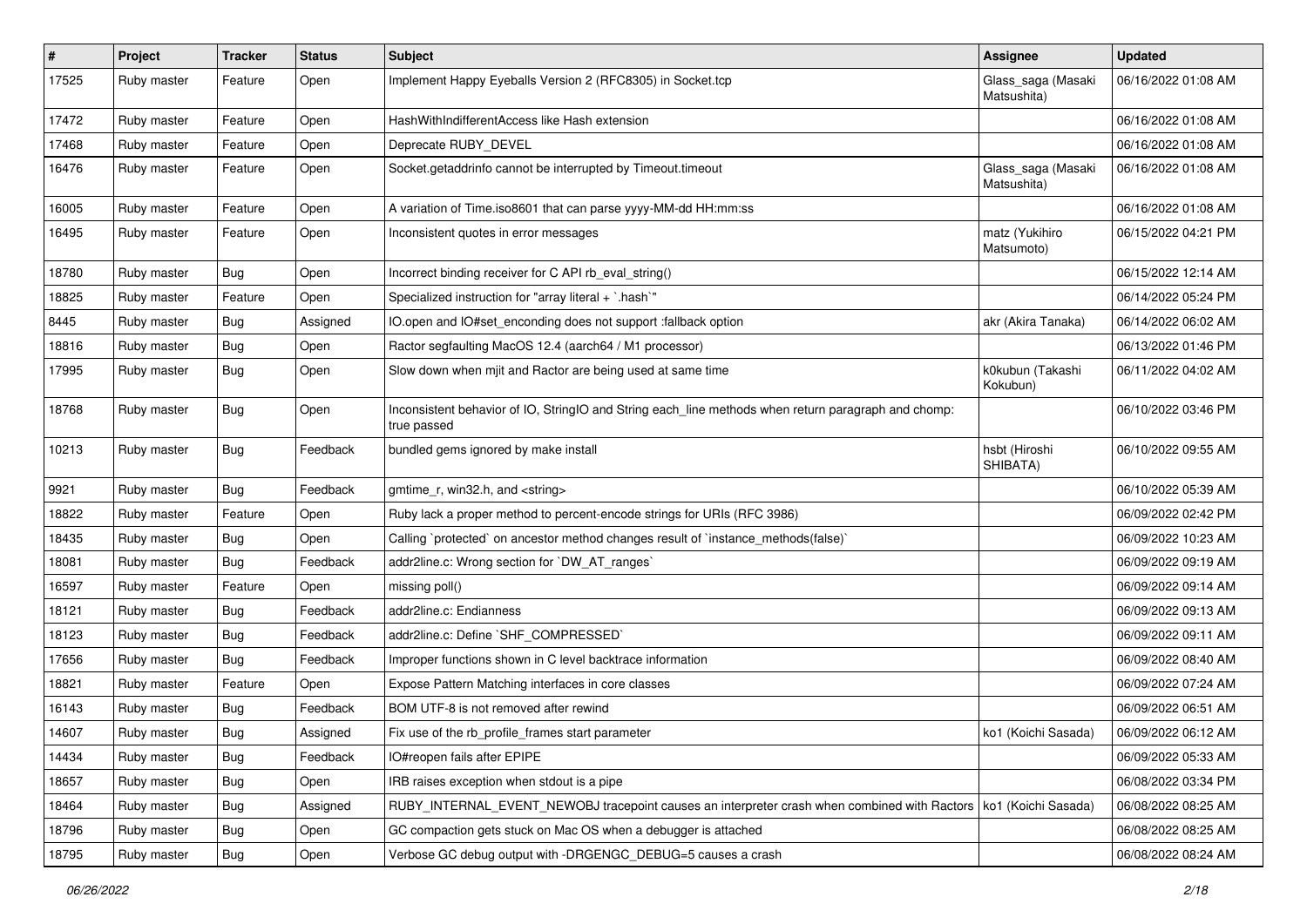| $\sharp$ | Project     | <b>Tracker</b> | <b>Status</b> | <b>Subject</b>                                                                                                         | Assignee                      | <b>Updated</b>      |
|----------|-------------|----------------|---------------|------------------------------------------------------------------------------------------------------------------------|-------------------------------|---------------------|
| 18811    | Ruby master | Bug            | Feedback      | PTY I/O not working on AIX 7.x                                                                                         | kanemoto (Yutaka<br>Kanemoto) | 06/07/2022 07:18 AM |
| 18818    | Ruby master | Bug            | Open          | SEGV (Fiber scheduler?)                                                                                                | ioquatix (Samuel<br>Williams) | 06/06/2022 06:31 PM |
| 18770    | Ruby master | <b>Bug</b>     | Open          | Inconsistent behavior of IO/StringIO's each methods when called with nil as a separator, limit and chomp:<br>true      |                               | 06/06/2022 05:38 PM |
| 18790    | Ruby master | Bug            | Assigned      | cannot load such file -- digest (LoadError)                                                                            | hsbt (Hiroshi<br>SHIBATA)     | 06/06/2022 12:41 AM |
| 16150    | Ruby master | Feature        | Open          | Add a way to request a frozen string from to_s                                                                         |                               | 06/03/2022 04:42 PM |
| 18815    | Ruby master | Feature        | Open          | instance_{eval,exec} vs Proc#>>                                                                                        |                               | 06/02/2022 05:17 PM |
| 18814    | Ruby master | Feature        | Open          | Ractor: add method to query incoming message queue size                                                                |                               | 06/02/2022 11:59 AM |
| 18812    | Ruby master | Feature        | Open          | Add ability to trace exit locations for YJIT                                                                           |                               | 06/01/2022 02:42 PM |
| 18658    | Ruby master | Bug            | Open          | Need openssl 3 support for Ubuntu 22.04 (Ruby 2.7.x and 3.0.x)                                                         | rhenium (Kazuki<br>Yamaguchi) | 05/30/2022 08:06 PM |
| 18613    | Ruby master | Bug            | Feedback      | Voluntary wanted: Some signal-related tests fail on FreeBSD 13                                                         | knu (Akinori MUSHA)           | 05/30/2022 01:43 AM |
| 18810    | Ruby master | <b>Bug</b>     | Open          | Make `Kernel#p` interruptable.                                                                                         | ioquatix (Samuel<br>Williams) | 05/30/2022 12:44 AM |
| 18608    | Ruby master | <b>Bug</b>     | Open          | 'require': cannot load such file -- ripper (LoadError) after 'make distclean'                                          |                               | 05/27/2022 04:10 AM |
| 18444    | Ruby master | Bug            | Open          | Trapped TSTP causes a locking deadlock in 3.0.3 onward                                                                 |                               | 05/26/2022 10:29 PM |
| 18286    | Ruby master | Bug            | Open          | Universal arm64/x86_84 binary built on an x86_64 machine segfaults/is killed on arm64                                  |                               | 05/26/2022 09:45 PM |
| 18678    | Ruby master | Bug            | Open          | Crash on Mac - vm_call0_cfunc_with_frame                                                                               |                               | 05/26/2022 05:40 PM |
| 18785    | Ruby master | Bug            | Feedback      | RbConfig::MAKEFILE_CONFIG["warnflags"] contains "-Wno-cast-function-type" which is not compatible<br>with clang 13.0.0 |                               | 05/25/2022 06:39 PM |
| 18805    | Ruby master | <b>Bug</b>     | Open          | IO::Buffer is inconsistent when returning a string from an empty buffer                                                |                               | 05/25/2022 12:45 PM |
| 14602    | Ruby master | Feature        | Open          | Version of dig that raises error if a key is not present                                                               |                               | 05/25/2022 12:02 PM |
| 18804    | Ruby master | Bug            | Open          | Invalid line number for putnil instruction                                                                             |                               | 05/25/2022 09:22 AM |
| 18799    | Ruby master | Bug            | Open          | Refinement#import_methods vs attr_reader                                                                               |                               | 05/25/2022 06:50 AM |
| 18798    | Ruby master | Feature        | Open          | 'UnboundMethod#==' with inherited classes                                                                              |                               | 05/25/2022 12:32 AM |
| 18761    | Ruby master | Misc           | Open          | provide an example wasm project                                                                                        | katei (Yuta Saito)            | 05/23/2022 11:01 AM |
| 18797    | Ruby master | Bug            | Open          | Third argument to Regexp.new is a bit broken                                                                           |                               | 05/23/2022 10:11 AM |
| 16829    | Ruby master | Bug            | Open          | Exceptions raised from within an enumerated method lose part of their stacktrace                                       |                               | 05/20/2022 07:25 PM |
| 18794    | Ruby master | Bug            | Open          | Windows ucrt - intermittent SEGV TestObjSpace#test_reachable_objects_during_iteration                                  |                               | 05/20/2022 05:19 PM |
| 18774    | Ruby master | Feature        | Open          | Add Queue#pop(timeout:)                                                                                                |                               | 05/20/2022 12:27 AM |
| 17996    | Ruby master | <b>Bug</b>     | Open          | Cygwin: thread + pipe behavior since Ruby 2.6                                                                          | cruby-cygwin                  | 05/19/2022 08:20 AM |
| 17882    | Ruby master | <b>Bug</b>     | Assigned      | bootstraptest/test_ractor.rb:224 segfaults on Cygwin                                                                   | cruby-cygwin                  | 05/19/2022 08:20 AM |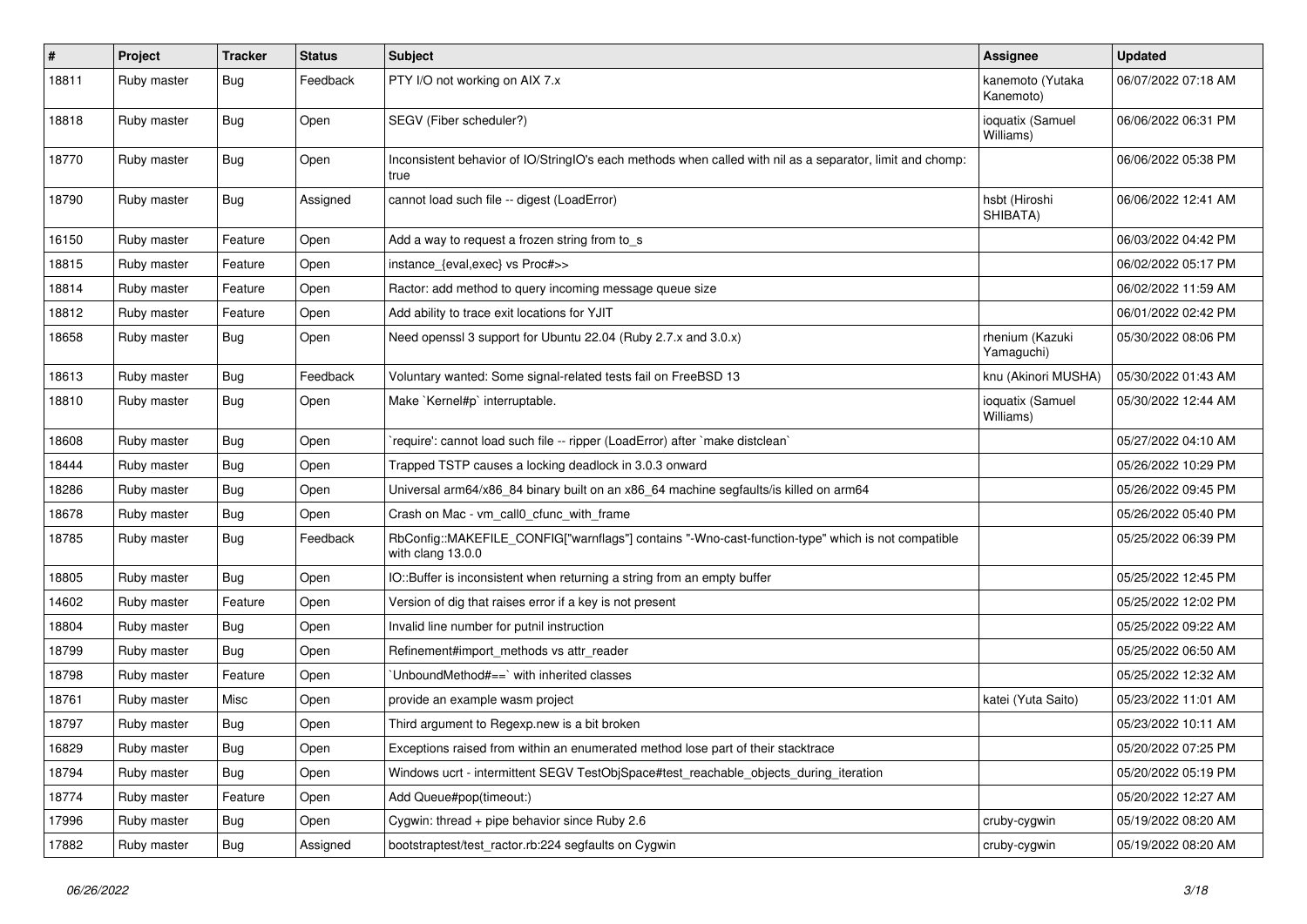| $\vert$ # | Project     | <b>Tracker</b> | <b>Status</b> | <b>Subject</b>                                                                           | <b>Assignee</b>     | <b>Updated</b>      |
|-----------|-------------|----------------|---------------|------------------------------------------------------------------------------------------|---------------------|---------------------|
| 15334     | Ruby master | Bug            | Open          | child_info_fork::abort: address space needed by 'emoji_iso2022_kddi.so' on cygwin        | cruby-cygwin        | 05/19/2022 08:20 AM |
| 15097     | Ruby master | Bug            | Open          | Gem install fails on Ruby 2.5.1 with Cygwin (get_dns_server_list undefined)              | cruby-cygwin        | 05/19/2022 08:20 AM |
| 13999     | Ruby master | Bug            | Assigned      | Cygwin DDD ripper_state_lex.rb DDDDDDDD                                                  | cruby-cygwin        | 05/19/2022 08:20 AM |
| 12506     | Ruby master | Bug            | Assigned      | On cygwin, Feature #5994 does not work                                                   | cruby-cygwin        | 05/19/2022 08:20 AM |
| 12445     | Ruby master | Bug            | Assigned      | Testing TestIO#test_open_fifo_does_not_block_other_threads results in deadlock on cygwin | cruby-cygwin        | 05/19/2022 08:20 AM |
| 12444     | Ruby master | <b>Bug</b>     | Assigned      | Segmentation fault when running TestException#test_machine_stackoverflow on cygwin       | cruby-cygwin        | 05/19/2022 08:20 AM |
| 12442     | Ruby master | <b>Bug</b>     | Assigned      | TestArgf#test_textmode fails on cygwin                                                   | cruby-cygwin        | 05/19/2022 08:20 AM |
| 12440     | Ruby master | Bug            | Feedback      | make test-all is not working on cygwin                                                   | cruby-cygwin        | 05/19/2022 08:20 AM |
| 11840     | Ruby master | <b>Bug</b>     | Open          | Error with "make check" on Cygwin                                                        | cruby-cygwin        | 05/19/2022 08:20 AM |
| 9409      | Ruby master | Bug            | Open          | Cygwin I "filesystem" I encoding IIIIIIIIIIIII                                           | cruby-cygwin        | 05/19/2022 08:20 AM |
| 18783     | Ruby master | Bug            | Open          | OptionParser should recognize "-" as an optional argument                                |                     | 05/19/2022 12:15 AM |
| 18782     | Ruby master | <b>Bug</b>     | Open          | Race conditions in autoload when loading the same feature with multiple threads.         |                     | 05/18/2022 09:22 PM |
| 18751     | Ruby master | <b>Bug</b>     | Open          | Regression on master for Method#== when comparing public with private method             |                     | 05/18/2022 01:27 AM |
| 18789     | Ruby master | <b>Bug</b>     | Open          | make test-bundled-gems failed after make install                                         |                     | 05/18/2022 01:01 AM |
| 18784     | Ruby master | <b>Bug</b>     | Open          | FileUtils.rm_f` and `FileUtils.rm_rf` should not mask exceptions                         |                     | 05/16/2022 09:04 AM |
| 17363     | Ruby master | Feature        | Assigned      | Timeouts                                                                                 | ko1 (Koichi Sasada) | 05/14/2022 09:06 AM |
| 17316     | Ruby master | Feature        | Open          | On memoization                                                                           |                     | 05/13/2022 11:32 AM |
| 18776     | Ruby master | Feature        | Open          | <b>Object Shapes</b>                                                                     |                     | 05/13/2022 01:11 AM |
| 18654     | Ruby master | Feature        | Open          | Enhancements to prettyprint                                                              | akr (Akira Tanaka)  | 05/12/2022 01:44 PM |
| 18642     | Ruby master | Feature        | Open          | Named ripper fields                                                                      |                     | 05/12/2022 01:37 PM |
| 18763     | Ruby master | <b>Bug</b>     | Open          | The configure option "--with-openssl-dir" has lower precedence than pkg-config           |                     | 05/11/2022 11:39 AM |
| 18690     | Ruby master | Feature        | Open          | Allow `Kernel#then` to take arguments                                                    |                     | 05/10/2022 06:16 PM |
| 18764     | Ruby master | Bug            | Open          | Build Error when Using msys2-mingw64 and Ruby 3.2                                        |                     | 05/10/2022 06:48 AM |
| 18384     | Ruby master | Feature        | Open          | Pattern Match Object                                                                     |                     | 05/07/2022 06:01 PM |
| 18762     | Ruby master | Feature        | Open          | Add an Array#undigits that compliments Integer#digits                                    |                     | 05/03/2022 08:08 PM |
| 18760     | Ruby master | Bug            | Open          | Ractors vs "skynet" microbenchmark                                                       |                     | 05/02/2022 11:36 PM |
| 18750     | Ruby master | <b>Bug</b>     | Feedback      | Segmentation fault on SIGINT when waiting in TracePoint handler                          |                     | 04/29/2022 10:47 AM |
| 18758     | Ruby master | <b>Bug</b>     | Open          | Ruby fails to build on M1 Mac when x86 Homebrew is installed                             |                     | 04/28/2022 03:19 PM |
| 18759     | Ruby master | Bug            | Open          | snapshot-ruby 2 7: test failure on macos-12                                              |                     | 04/28/2022 12:18 AM |
| 18757     | Ruby master | Feature        | Open          | Introduce %R percent literal for anchored regular expression patterns                    |                     | 04/27/2022 05:30 PM |
| 18740     | Ruby master | Bug            | Open          | Use of rightward assignment changes line number needed for line-targeted TracePoint      |                     | 04/27/2022 09:56 AM |
| 18685     | Ruby master | Feature        | Open          | Enumerator.product: Cartesian product of enumerables                                     |                     | 04/26/2022 07:02 AM |
| 18133     | Ruby master | <b>Bug</b>     | Assigned      | LTO: TestGCCompact#test_ast_compacts segfaults on i686                                   |                     | 04/23/2022 04:19 PM |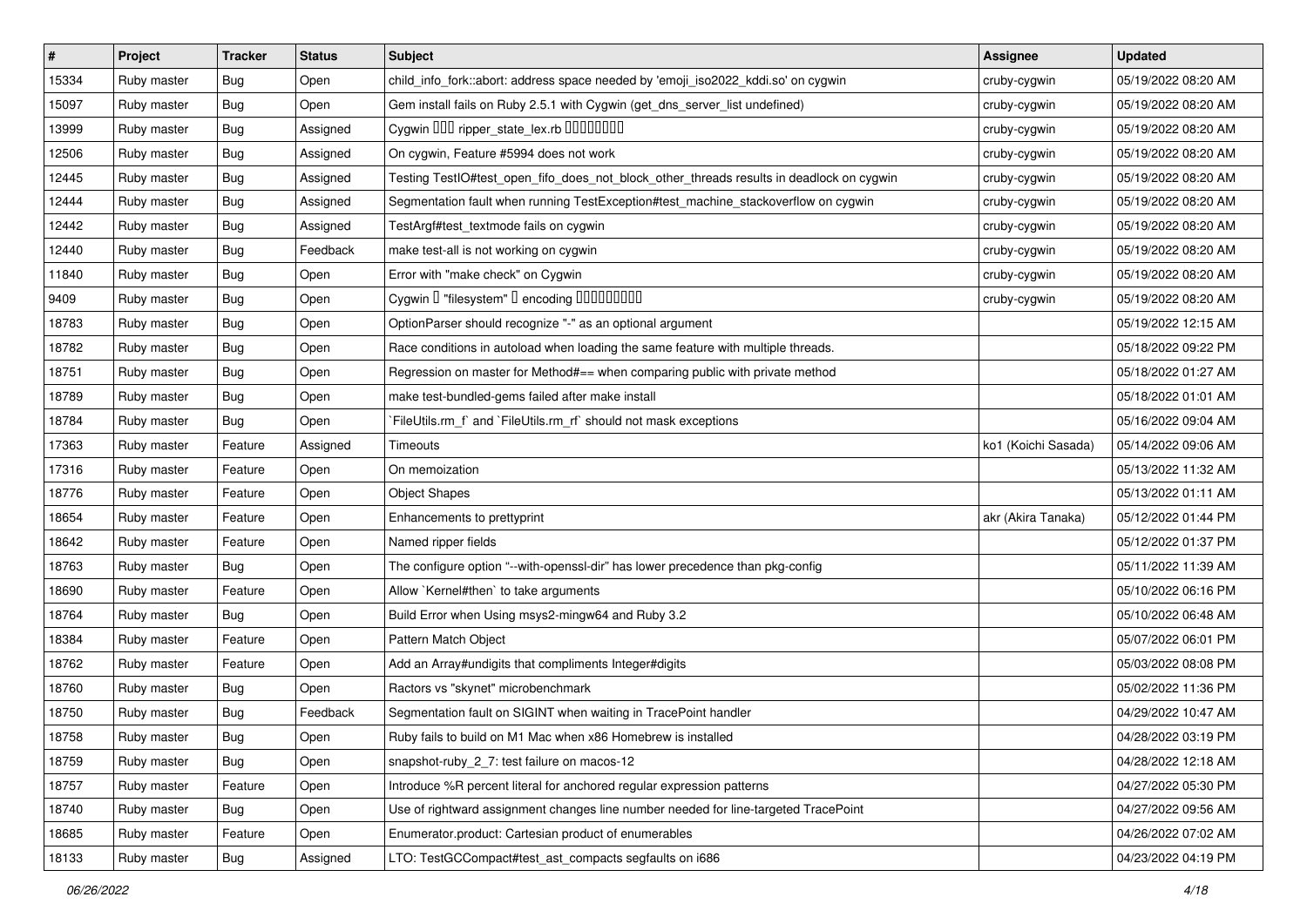| $\sharp$ | Project     | <b>Tracker</b> | <b>Status</b> | <b>Subject</b>                                                                                       | <b>Assignee</b>              | <b>Updated</b>      |
|----------|-------------|----------------|---------------|------------------------------------------------------------------------------------------------------|------------------------------|---------------------|
| 18731    | Ruby master | Bug            | Open          | Parallel test-all sometimes does not run at all some tests                                           |                              | 04/23/2022 12:58 PM |
| 18737    | Ruby master | Bug            | Open          | Windows 'require' is case independent                                                                |                              | 04/22/2022 06:18 PM |
| 18683    | Ruby master | Feature        | Open          | Allow to create hashes with a specific capacity.                                                     |                              | 04/22/2022 02:34 PM |
| 18622    | Ruby master | Bug            | Open          | const get still looks in Object, while lexical constant lookup no longer does                        |                              | 04/22/2022 11:26 AM |
| 18567    | Ruby master | Bug            | Open          | Depending on default gems in stdlib gems when not needed considered harmful                          | hsbt (Hiroshi<br>SHIBATA)    | 04/21/2022 04:45 PM |
| 18668    | Ruby master | Feature        | Open          | Merge `io-nonblock` gems into core                                                                   |                              | 04/21/2022 10:02 AM |
| 18630    | Ruby master | Feature        | Open          | Introduce general `IO#timeout` and `IO#timeout=`for all (non-)blocking operations.                   |                              | 04/21/2022 09:36 AM |
| 18677    | Ruby master | Bug            | Assigned      | BigDecimal#power (**) returns FloatDomainError when passing an infinite parameter                    | mrkn (Kenta Murata)          | 04/20/2022 02:04 AM |
| 18743    | Ruby master | <b>Bug</b>     | Open          | Enumerator#next / peek re-use each others stacktraces                                                |                              | 04/19/2022 02:42 PM |
| 18726    | Ruby master | Misc           | Open          | CI Error on c99 and c2x                                                                              | shyouhei (Shyouhei<br>Urabe) | 04/19/2022 09:05 AM |
| 10548    | Ruby master | Feature        | Open          | remove callcc (Callcc is now going obsoleted. Please use Fiber.)                                     |                              | 04/18/2022 09:07 AM |
| 18738    | Ruby master | <b>Bug</b>     | Open          | IRB can't recognize heredoc after words                                                              |                              | 04/18/2022 12:00 AM |
| 18727    | Ruby master | <b>Bug</b>     | Assigned      | Make failed on x86_64-cygwin (LoadError)                                                             | peterzhu2118 (Peter<br>Zhu)  | 04/16/2022 05:15 AM |
| 18736    | Ruby master | Feature        | Open          | self-p for method chain                                                                              |                              | 04/15/2022 11:09 AM |
| 18733    | Ruby master | Bug            | Open          | Ruby GC problems cause performance issue with Ractor                                                 |                              | 04/15/2022 09:13 AM |
| 18725    | Ruby master | Misc           | Open          | O#write and IO#wait writable block for write pipe if read pipe is closed in other thread on OpenBSD  |                              | 04/13/2022 11:20 PM |
| 17849    | Ruby master | Feature        | Open          | Fix Timeout timeout so that it can be used in threaded Web servers                                   | matz (Yukihiro<br>Matsumoto) | 04/10/2022 06:26 AM |
| 18686    | Ruby master | <b>Bug</b>     | Open          | Regexp supporting unexpected age properties in Ruby < 3.2                                            |                              | 04/08/2022 06:52 PM |
| 18455    | Ruby master | Bug            | Open          | IO#close` has poor performance and difficult to understand semantics.                                |                              | 04/04/2022 02:02 AM |
| 18675    | Ruby master | Feature        | Open          | Add new exception class for resolv timeouts                                                          |                              | 04/01/2022 11:22 PM |
| 16978    | Ruby master | Feature        | Open          | Ruby should not use realpath for __FILE__                                                            | nobu (Nobuyoshi<br>Nakada)   | 04/01/2022 11:30 AM |
| 18674    | Ruby master | Bug            | Open          | Build failure `make up` with WSL2                                                                    |                              | 04/01/2022 08:51 AM |
| 18605    | Ruby master | Bug            | Open          | Fails to run on (newer) 32bit Windows with ucrt                                                      |                              | 04/01/2022 07:52 AM |
| 18594    | Ruby master | Feature        | Open          | Add a #to h method on URI:: Generic                                                                  |                              | 03/31/2022 01:18 PM |
| 18247    | Ruby master | Bug            | Open          | weird results for `Array#slice` or `Array#[]` with argument of type `Enumerator::ArithmeticSequence` |                              | 03/30/2022 11:05 PM |
| 18396    | Ruby master | <b>Bug</b>     | Open          | An unexpected "hash value omission" syntax error when without parentheses call expr follows          |                              | 03/29/2022 09:58 PM |
| 18666    | Ruby master | <b>Bug</b>     | Open          | No rule to make target 'yaml/yaml.h', needed by 'api.o'                                              | hsbt (Hiroshi<br>SHIBATA)    | 03/29/2022 11:17 AM |
| 18571    | Ruby master | Feature        | Assigned      | Removed the bundled sources from release package after Ruby 3.2                                      | hsbt (Hiroshi<br>SHIBATA)    | 03/28/2022 06:23 AM |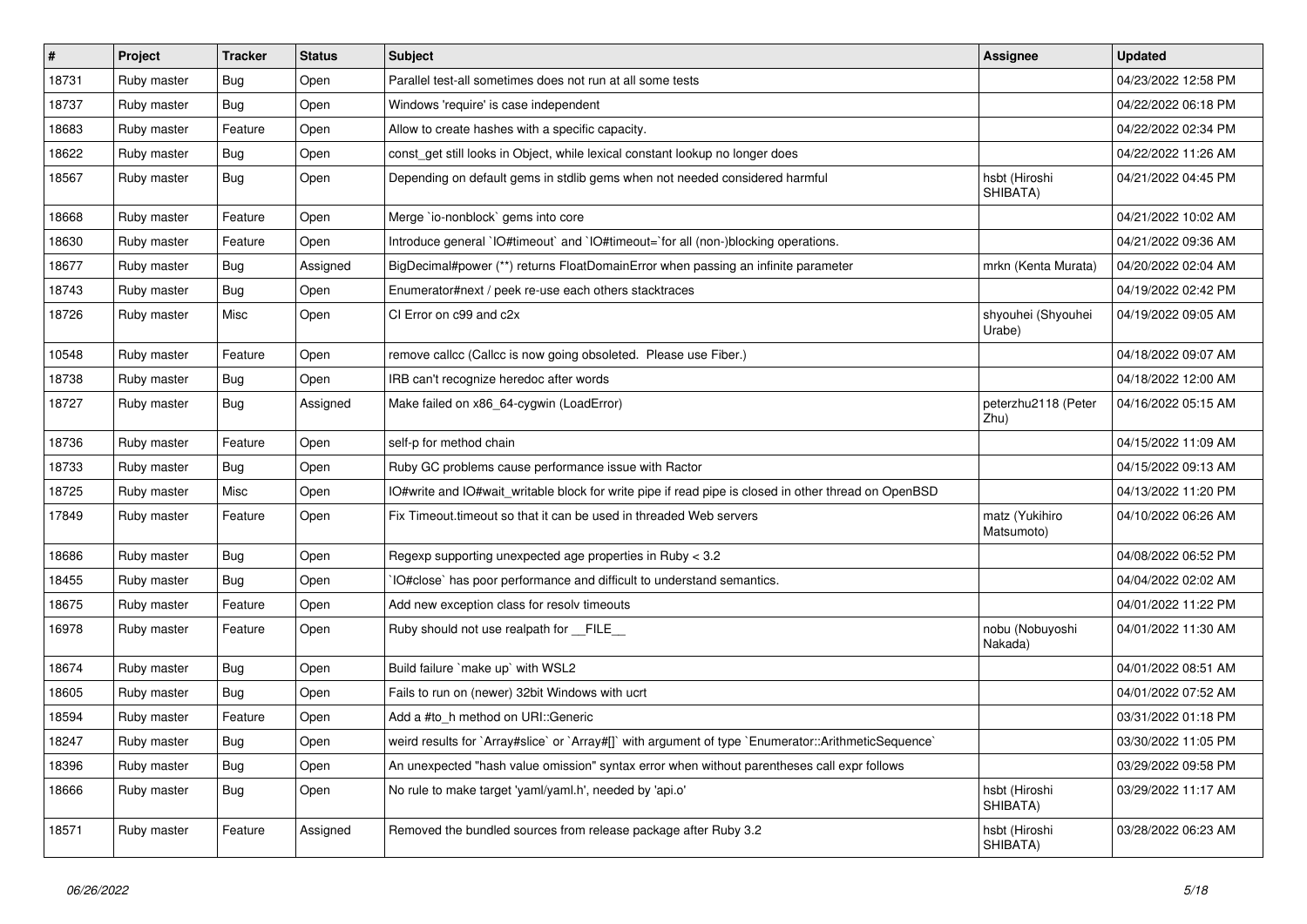| #     | Project     | <b>Tracker</b> | <b>Status</b> | <b>Subject</b>                                                                                                          | <b>Assignee</b>            | <b>Updated</b>      |
|-------|-------------|----------------|---------------|-------------------------------------------------------------------------------------------------------------------------|----------------------------|---------------------|
| 18661 | Ruby master | Bug            | Open          | Net::HTTP behavior changed between 2.6 and 3.1 on windows.                                                              |                            | 03/25/2022 01:57 PM |
| 18659 | Ruby master | Feature        | Open          | Create a Binding at the time of an exception and make it available to Rescue                                            |                            | 03/25/2022 10:55 AM |
| 18179 | Ruby master | Feature        | Open          | Add Math methods to Numeric                                                                                             |                            | 03/24/2022 02:54 PM |
| 18462 | Ruby master | Feature        | Open          | Proposal to merge WASI based WebAssembly support                                                                        |                            | 03/24/2022 03:05 AM |
| 18371 | Ruby master | Misc           | Assigned      | Release branches (release information in general)                                                                       | naruse (Yui NARUSE)        | 03/23/2022 10:32 PM |
| 18553 | Ruby master | <b>Bug</b>     | Open          | Memory leak on compiling method call with kwargs                                                                        | ko1 (Koichi Sasada)        | 03/23/2022 09:34 PM |
| 18651 | Ruby master | Bug            | Open          | oob access in CP51932 -> CP50220 transcoder                                                                             | akr (Akira Tanaka)         | 03/23/2022 01:17 PM |
| 18639 | Ruby master | Feature        | Open          | Update Unicode data to Unicode Version 15.0.0                                                                           | duerst (Martin Dürst)      | 03/22/2022 07:38 PM |
| 17548 | Ruby master | Feature        | Open          | Need simple way to include symlink directories in Dir.glob                                                              |                            | 03/21/2022 01:35 PM |
| 17196 | Ruby master | Bug            | Assigned      | Segmentation Fault with Socket#close in Ractors                                                                         | ko1 (Koichi Sasada)        | 03/20/2022 01:52 PM |
| 18640 | Ruby master | Feature        | Open          | default empty string argument for `String#sub` and `String#sub!`, e.g. `"hello".sub("I")`                               |                            | 03/19/2022 02:33 AM |
| 18648 | Ruby master | Feature        | Feedback      | ruby2_keywords and  name arguments with impossible names                                                                |                            | 03/18/2022 06:25 PM |
| 18647 | Ruby master | Feature        | Open          | Non-recursive option for iseq-targeted Tracepoints in ruby 2.6+                                                         |                            | 03/18/2022 09:41 AM |
| 18576 | Ruby master | Feature        | Open          | Rename `ASCII-8BIT` encoding to `BINARY`                                                                                |                            | 03/17/2022 03:06 PM |
| 18583 | Ruby master | Feature        | Open          | Pattern-matching: API for custom unpacking strategies?                                                                  |                            | 03/17/2022 01:10 PM |
| 18614 | Ruby master | Bug            | Open          | Error (busy loop) in<br>TestGemCommandsSetupCommand#test_destdir_flag_does_not_try_to_write_to_the_default_gem_hom<br>e | hsbt (Hiroshi<br>SHIBATA)  | 03/17/2022 01:03 AM |
| 15592 | Ruby master | Feature        | Open          | mode where "autoload" behaves like an immediate "require"                                                               |                            | 03/16/2022 09:58 AM |
| 18623 | Ruby master | Bug            | Open          | make runnable` does not work                                                                                            | nobu (Nobuyoshi<br>Nakada) | 03/16/2022 01:28 AM |
| 18617 | Ruby master | Feature        | Open          | Allow multiples keys in Hash#[] acting like Hash#dig                                                                    |                            | 03/10/2022 01:36 PM |
| 18580 | Ruby master | <b>Bug</b>     | Open          | Range#include? inconsistency for beginless String ranges                                                                |                            | 03/09/2022 10:22 PM |
| 18616 | Ruby master | <b>Bug</b>     | Open          | Error with clang(1) on MacOS due to __declspec()                                                                        |                            | 03/09/2022 10:50 AM |
| 18607 | Ruby master | <b>Bug</b>     | Feedback      | Ruby 2.7.5 fails to configure on macOS Monterey on mac with M1 Pro                                                      |                            | 03/04/2022 01:08 PM |
| 18476 | Ruby master | Bug            | Open          | Call to require stuck forever after receiving EAGAIN on writev when running with zeus                                   |                            | 02/28/2022 02:55 PM |
| 18603 | Ruby master | Feature        | Open          | Allow syntax like obj.method(arg)=value                                                                                 |                            | 02/27/2022 05:04 PM |
| 18597 | Ruby master | Feature        | Open          | Strings need a named method like `dup` that doesn't duplicate if receiver is mutable                                    |                            | 02/26/2022 11:56 PM |
| 18169 | Ruby master | Bug            | Assigned      | ocal copies of gemified libraries are being released out of sync with their gems.                                       | hsbt (Hiroshi<br>SHIBATA)  | 02/25/2022 05:40 PM |
| 18601 | Ruby master | Bug            | Open          | Invalid byte sequences in Big5 encodings                                                                                | duerst (Martin Dürst)      | 02/23/2022 07:59 AM |
| 18498 | Ruby master | Feature        | Open          | Introduce a public WeakKeysMap that compares by equality                                                                |                            | 02/20/2022 04:06 PM |
| 18593 | Ruby master | Feature        | Open          | Add back URI.escape                                                                                                     |                            | 02/18/2022 07:45 PM |
| 16989 | Ruby master | Feature        | Open          | Sets: need $\Psi$                                                                                                       | knu (Akinori MUSHA)        | 02/18/2022 02:57 AM |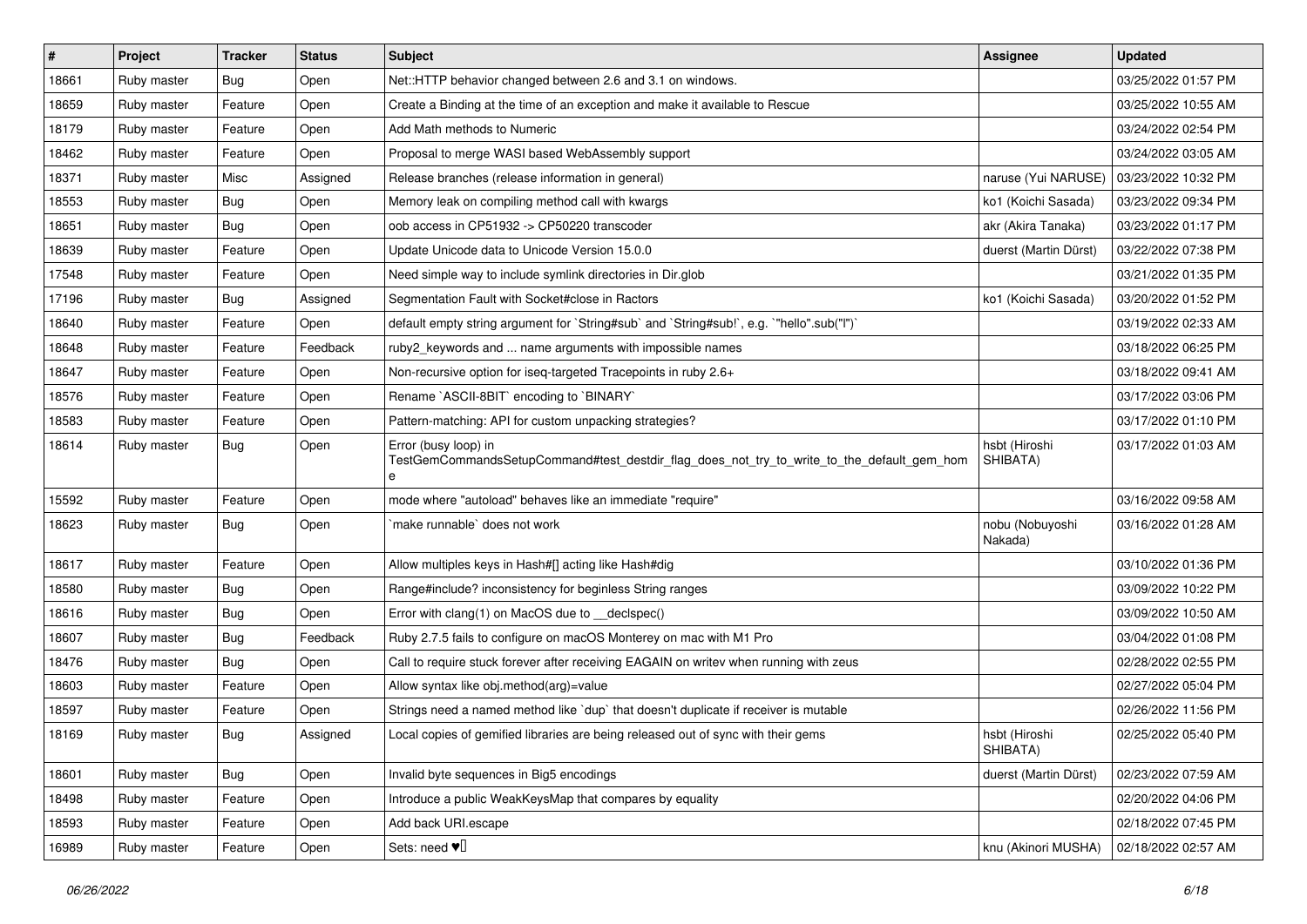| $\vert$ # | Project     | <b>Tracker</b> | <b>Status</b> | <b>Subject</b>                                                                                                 | <b>Assignee</b>             | <b>Updated</b>      |
|-----------|-------------|----------------|---------------|----------------------------------------------------------------------------------------------------------------|-----------------------------|---------------------|
| 18568     | Ruby master | Feature        | Open          | Explore lazy RubyGems boot to reduce need for --disable-gems                                                   |                             | 02/17/2022 07:15 AM |
| 18587     | Ruby master | Misc           | Open          | What was the reason behind Ruby choosing SipHash for Hash?                                                     |                             | 02/17/2022 12:02 AM |
| 18463     | Ruby master | Feature        | Open          | Random number generation with xoshiro                                                                          |                             | 02/13/2022 09:12 AM |
| 16122     | Ruby master | Feature        | Feedback      | Struct::Value: simple immutable value object                                                                   |                             | 02/12/2022 09:54 PM |
| 18257     | Ruby master | Bug            | Open          | rb_mRubyVMFrozenCore is broken by GC run                                                                       |                             | 02/10/2022 12:36 PM |
| 18572     | Ruby master | <b>Bug</b>     | Assigned      | Performance regression when invoking refined methods                                                           | ko1 (Koichi Sasada)         | 02/10/2022 12:48 AM |
| 18573     | Ruby master | Feature        | Open          | Object#pack1                                                                                                   |                             | 02/08/2022 08:51 AM |
| 18438     | Ruby master | Feature        | Open          | Add `Exception#additional message` to show additional error information                                        |                             | 02/07/2022 02:55 AM |
| 18368     | Ruby master | Feature        | Open          | Range#step semantics for non-Numeric ranges                                                                    |                             | 02/02/2022 03:42 PM |
| 18564     | Ruby master | Feature        | Open          | Add Exception#detailed_message                                                                                 | mame (Yusuke<br>Endoh)      | 02/01/2022 08:06 PM |
| 16512     | Ruby master | Misc           | Assigned      | Improving `www.ruby-lang.org` reference by merging with `rubyreferences.github.io`                             | zverok (Victor<br>Shepelev) | 02/01/2022 12:28 PM |
| 18402     | Ruby master | Feature        | Open          | Argument Labels                                                                                                |                             | 01/31/2022 06:14 PM |
| 18554     | Ruby master | Feature        | Open          | Move unicode_normalize to a default gem                                                                        |                             | 01/31/2022 05:51 PM |
| 17263     | Ruby master | <b>Bug</b>     | Open          | Fiber context switch degrades with number of fibers, limit on number of fibers                                 |                             | 01/31/2022 02:47 PM |
| 18559     | Ruby master | Feature        | Open          | Allocation tracing: Objects created by the parser are attributed to Kernel.require                             |                             | 01/31/2022 12:14 PM |
| 11064     | Ruby master | Bug            | Open          | #singleton_methods for objects with special singleton_class returns an empty array                             |                             | 01/31/2022 05:02 AM |
| 18515     | Ruby master | Feature        | Open          | Add Range#reverse_each implementation for performance                                                          |                             | 01/31/2022 02:23 AM |
| 18285     | Ruby master | Feature        | Open          | NoMethodError#message uses a lot of CPU/is really expensive to call                                            |                             | 01/30/2022 12:45 PM |
| 18551     | Ruby master | Feature        | Open          | Make Range#reverse_each to raise an exception if endless                                                       |                             | 01/28/2022 11:13 PM |
| 18518     | Ruby master | Bug            | Open          | NoMemoryError + [FATAL] failed to allocate memory for twice 1 << large                                         |                             | 01/28/2022 01:40 PM |
| 18136     | Ruby master | Feature        | Open          | take_while_after                                                                                               |                             | 01/28/2022 06:23 AM |
| 18408     | Ruby master | Feature        | Assigned      | Allow pattern match to set instance variables                                                                  | ktsj (Kazuki<br>Tsujimoto)  | 01/26/2022 07:07 PM |
| 18507     | Ruby master | Bug            | Open          | Incorrect target_os detection in configure script                                                              |                             | 01/25/2022 08:57 AM |
| 18181     | Ruby master | Feature        | Open          | Introduce Enumerable#min_with_value, max_with_value, and minmax_with_value                                     |                             | 01/25/2022 07:33 AM |
| 18510     | Ruby master | <b>Bug</b>     | Open          | Unexpected waiting for console when starting ruby on windows                                                   |                             | 01/23/2022 02:53 PM |
| 16757     | Ruby master | Feature        | Open          | Add intersection to Range                                                                                      |                             | 01/22/2022 07:26 AM |
| 18506     | Ruby master | Bug            | Open          | make and make install rebuild items every time unnecessarily - sometimes causing races in parallel<br>installs |                             | 01/21/2022 01:46 PM |
| 14394     | Ruby master | Feature        | Open          | Class.descendants                                                                                              | ko1 (Koichi Sasada)         | 01/20/2022 10:46 PM |
| 18429     | Ruby master | <b>Bug</b>     | Open          | Configure ruby-3.0.3 on Solaris 10 Unknown keyword 'URL' in './ruby.tmp.pc'                                    |                             | 01/18/2022 09:15 PM |
| 18494     | Ruby master | Feature        | Open          | [RFC] ENV["RUBY_GC_"]= changes GC parameters dynamically                                                       |                             | 01/17/2022 11:15 PM |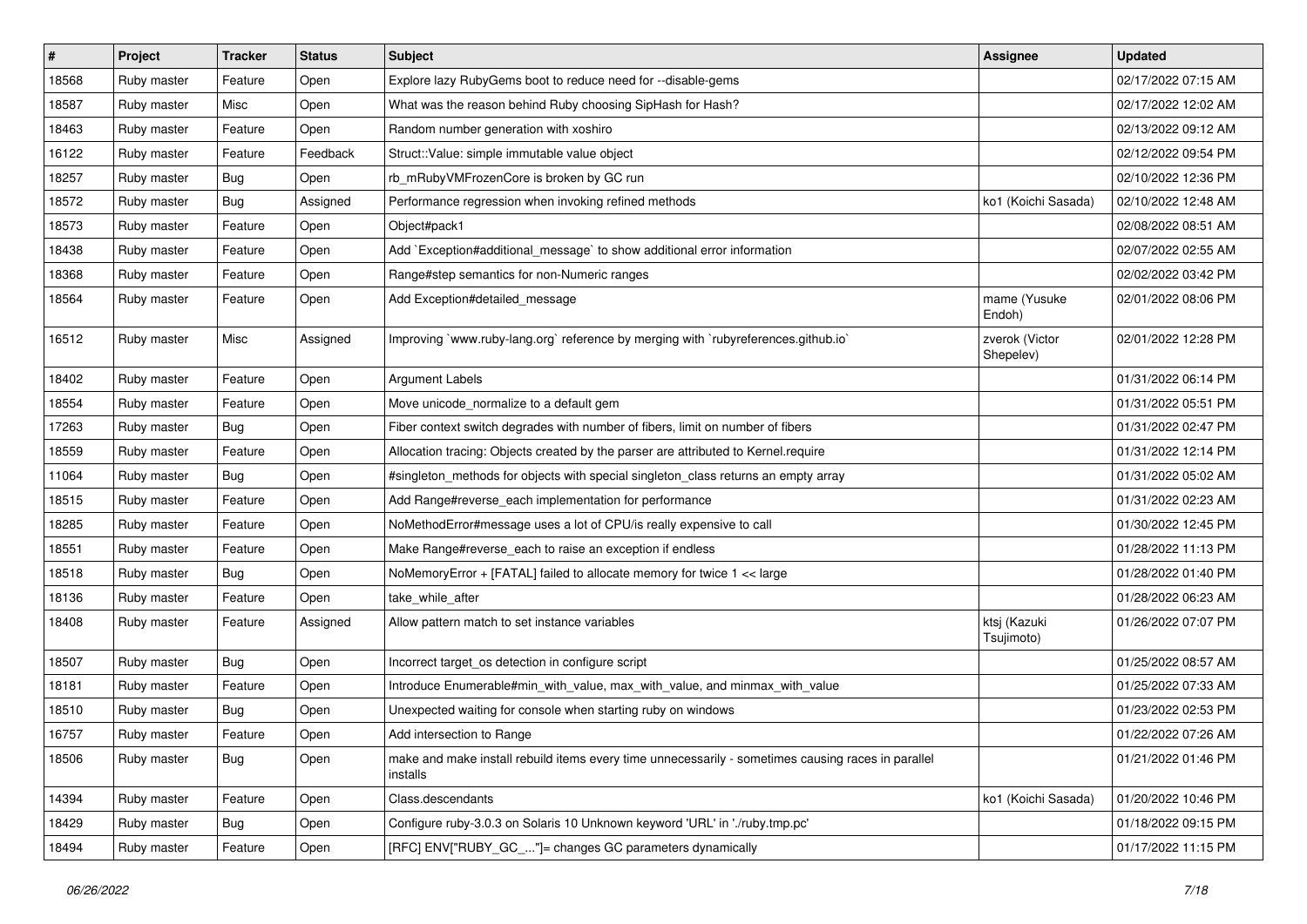| $\sharp$ | Project     | <b>Tracker</b> | <b>Status</b> | <b>Subject</b>                                                                    | <b>Assignee</b>                         | <b>Updated</b>      |
|----------|-------------|----------------|---------------|-----------------------------------------------------------------------------------|-----------------------------------------|---------------------|
| 15559    | Ruby master | Feature        | Open          | Logical XOR (^^) operator                                                         |                                         | 01/16/2022 03:20 AM |
| 16986    | Ruby master | Feature        | Open          | Anonymous Struct literal                                                          | matz (Yukihiro<br>Matsumoto)            | 01/15/2022 04:57 PM |
| 18492    | Ruby master | Bug            | Open          | rb_rescue2` inside `rb_protect` segfaults on Windows                              |                                         | 01/14/2022 03:17 PM |
| 18472    | Ruby master | Bug            | Open          | rb_w32_map_errno is not found on Ruby-3.1.0                                       |                                         | 01/13/2022 09:59 AM |
| 18478    | Ruby master | Feature        | Open          | Module#constant_pairs                                                             |                                         | 01/11/2022 07:55 PM |
| 18477    | Ruby master | Feature        | Open          | Float#sqrt and Integer#sqrt                                                       |                                         | 01/11/2022 07:34 PM |
| 18473    | Ruby master | Bug            | Open          | Raw data in Socket:: Option#inspect on Amazon Linux 2                             |                                         | 01/11/2022 02:13 PM |
| 18439    | Ruby master | Feature        | Open          | Support YJIT for VC++                                                             | maximecb (Maxime<br>Chevalier-Boisvert) | 01/10/2022 11:29 PM |
| 12125    | Ruby master | Feature        | Open          | Proposal: Shorthand operator for Object#method                                    |                                         | 01/07/2022 06:23 PM |
| 17473    | Ruby master | Feature        | Open          | Make Pathname to embedded class of Ruby                                           | akr (Akira Tanaka)                      | 01/07/2022 09:25 AM |
| 18277    | Ruby master | Bug            | Open          | buffer error (Zlib::BufError) in Zlib::Deflate#deflate when using MJIT            | k0kubun (Takashi<br>Kokubun)            | 01/05/2022 03:04 PM |
| 18459    | Ruby master | Feature        | Assigned      | IRB autocomplete dropdown colour options                                          | aycabta (aycabta .)                     | 01/05/2022 02:15 AM |
| 18454    | Ruby master | Bug            | Open          | YJIT slowing down key Discourse benchmarks                                        |                                         | 01/04/2022 08:45 AM |
| 18457    | Ruby master | <b>Bug</b>     | Open          | ruby 2.7.5 fiddle/types.rb use uint32_t but fiddle/cparser.rb lacks uint32_t      |                                         | 01/03/2022 01:00 PM |
| 18132    | Ruby master | Bug            | Open          | TODO: fix ccan/list thread safety                                                 |                                         | 01/02/2022 08:22 AM |
| 18456    | Ruby master | Bug            | Open          | rdoc non-determinism: module includes can be added once or twice to generated .ri |                                         | 01/01/2022 11:16 PM |
| 12901    | Ruby master | Feature        | Open          | Anonymous functions without scope lookup overhead                                 |                                         | 01/01/2022 12:30 PM |
| 14982    | Ruby master | Feature        | Open          | Improve namespace system in ruby to avoiding top-level names chaos                | matz (Yukihiro<br>Matsumoto)            | 12/31/2021 05:39 PM |
| 18440    | Ruby master | Feature        | Open          | YJIT is enabled if any YJIT tuning options are set                                |                                         | 12/30/2021 08:17 PM |
| 18376    | Ruby master | Feature        | Open          | Version comparison API                                                            |                                         | 12/30/2021 10:33 AM |
| 18450    | Ruby master | Feature        | Assigned      | Force break in prettyprint                                                        | akr (Akira Tanaka)                      | 12/29/2021 02:02 PM |
| 18332    | Ruby master | Feature        | Open          | a?b                                                                               |                                         | 12/29/2021 04:38 AM |
| 18430    | Ruby master | <b>Bug</b>     | Feedback      | Raspberry Pi 3.0.3 Compile Issue                                                  |                                         | 12/28/2021 12:46 AM |
| 18404    | Ruby master | Misc           | Open          | 3.1 documentation problems tracking ticket                                        |                                         | 12/24/2021 03:59 PM |
| 18423    | Ruby master | Feature        | Open          | Installing stable versions like 3.0.3 from source generates fatal error by make   |                                         | 12/23/2021 11:44 PM |
| 16817    | Ruby master | Feature        | Open          | attr_predicate or attr_query or attr_something for ? methods                      |                                         | 12/23/2021 11:44 PM |
| 16347    | Ruby master | Feature        | Open          | InmutableObject                                                                   |                                         | 12/23/2021 11:44 PM |
| 16118    | Ruby master | Feature        | Open          | Array .difference allow custom comparison                                         |                                         | 12/23/2021 11:44 PM |
| 15458    | Ruby master | Feature        | Open          | Automatic Exception#cause print in IRB                                            |                                         | 12/23/2021 11:44 PM |
| 15419    | Ruby master | Feature        | Open          | Allow Kernel#tap to be invoked with arguments like Kernel#send                    |                                         | 12/23/2021 11:43 PM |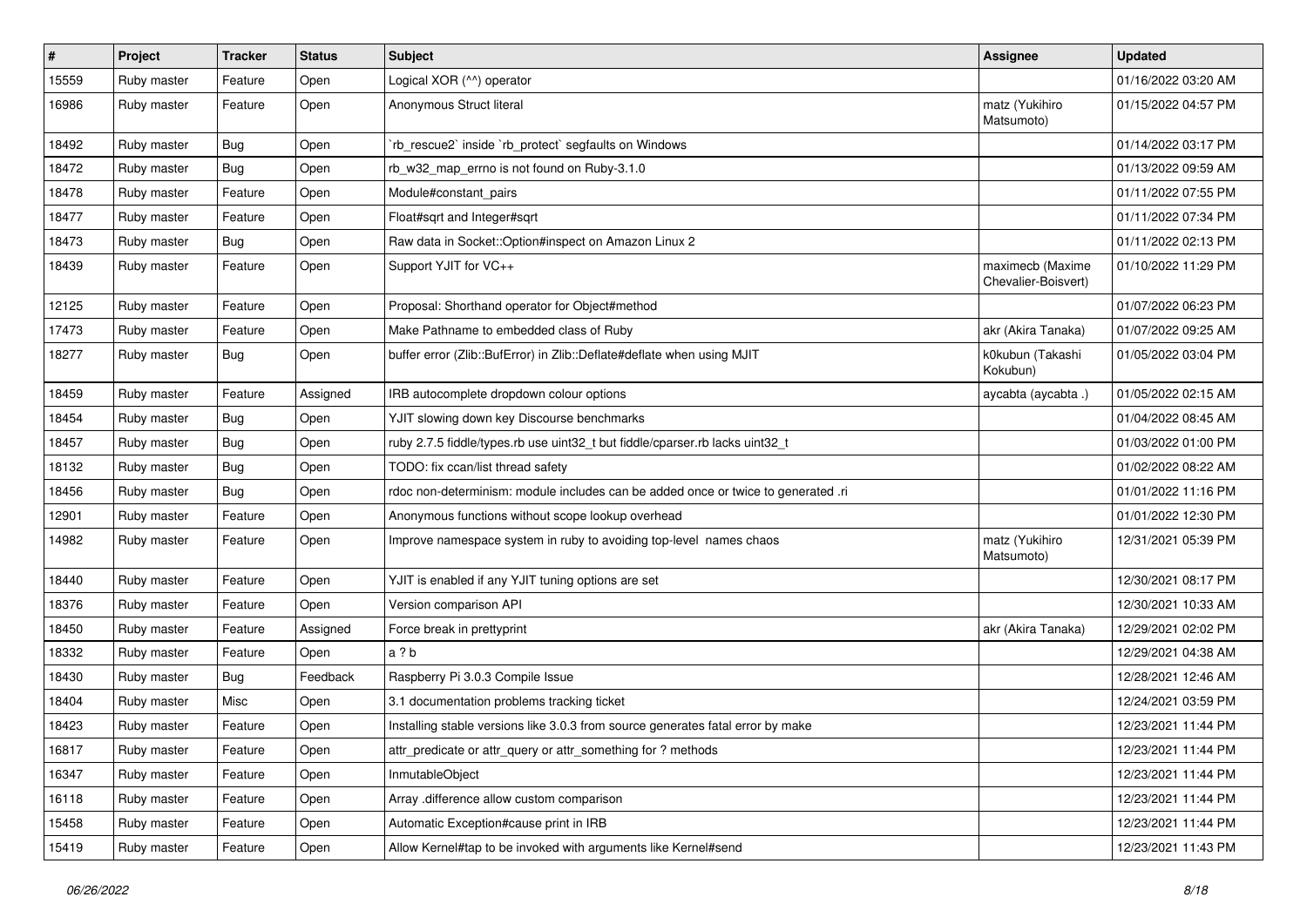| $\pmb{\#}$ | Project     | <b>Tracker</b> | <b>Status</b> | <b>Subject</b>                                                                                                                                                                    | <b>Assignee</b>              | <b>Updated</b>      |
|------------|-------------|----------------|---------------|-----------------------------------------------------------------------------------------------------------------------------------------------------------------------------------|------------------------------|---------------------|
| 15036      | Ruby master | Feature        | Open          | after upgrade when run apt upgrade metasploit                                                                                                                                     |                              | 12/23/2021 11:43 PM |
| 14465      | Ruby master | Feature        | Open          | rename/alias and then obsolete UDPSocket::send                                                                                                                                    |                              | 12/23/2021 11:43 PM |
| 14463      | Ruby master | Feature        | Open          | Allow comments to precede dots in member expressions                                                                                                                              |                              | 12/23/2021 11:43 PM |
| 14449      | Ruby master | Feature        | Open          | error when trying to run rails s                                                                                                                                                  |                              | 12/23/2021 11:43 PM |
| 12867      | Ruby master | Feature        | Open          | Add ability to check validity of a URL                                                                                                                                            |                              | 12/23/2021 11:43 PM |
| 12057      | Ruby master | Feature        | Open          | Allow methods with 'yield' to be called without a block                                                                                                                           |                              | 12/23/2021 11:43 PM |
| 12021      | Ruby master | Feature        | Open          | Final instance variables                                                                                                                                                          |                              | 12/23/2021 11:43 PM |
| 12019      | Ruby master | Feature        | Open          | Better low-level support for writing concurrent libraries                                                                                                                         | matz (Yukihiro<br>Matsumoto) | 12/23/2021 11:43 PM |
| 11627      | Ruby master | Feature        | Open          | make `nonzero` an alias of `nonzero?`                                                                                                                                             | matz (Yukihiro<br>Matsumoto) | 12/23/2021 11:43 PM |
| 11026      | Ruby master | Feature        | Open          | How atomic should dynamic regexp with "once" flag be?                                                                                                                             |                              | 12/23/2021 11:43 PM |
| 10829      | Ruby master | Feature        | Open          | Add to_proc method to the Array class                                                                                                                                             |                              | 12/23/2021 11:43 PM |
| 10634      | Ruby master | Feature        | Open          | Baselining with Benchmark                                                                                                                                                         |                              | 12/23/2021 11:43 PM |
| 10528      | Ruby master | Feature        | Open          | Allow line breaks instead of commas in arrays, hashes, argument lists, etc.                                                                                                       |                              | 12/23/2021 11:43 PM |
| 10477      | Ruby master | Feature        | Open          | Implicit interfaces                                                                                                                                                               |                              | 12/23/2021 11:43 PM |
| 10371      | Ruby master | Feature        | Open          | Use Thread#handle_interrupt in MonitorMixin                                                                                                                                       |                              | 12/23/2021 11:43 PM |
| 10273      | Ruby master | Feature        | Open          | Immutable Ruby                                                                                                                                                                    |                              | 12/23/2021 11:43 PM |
| 10217      | Ruby master | Feature        | Open          | Dir constructor similar to Pathname constructor                                                                                                                                   |                              | 12/23/2021 11:43 PM |
| 9947       | Ruby master | Feature        | Open          | Make `Object#send` and `Object#method` private                                                                                                                                    |                              | 12/23/2021 11:43 PM |
| 9941       | Ruby master | Feature        | Open          | Issue a warning when `module` or `class` keyword causes re-initialization of a constant that will become<br>the module/class name, instead of creating/reopening the module/class |                              | 12/23/2021 11:43 PM |
| 9804       | Ruby master | Feature        | Open          | File::CREATE as a synonym for File::CREAT                                                                                                                                         |                              | 12/23/2021 11:43 PM |
| 9686       | Ruby master | Feature        | Open          | Syntax for symbols used in hashes                                                                                                                                                 |                              | 12/23/2021 11:43 PM |
| 9402       | Ruby master | Feature        | Open          | A syntax to specify the default value of a hash                                                                                                                                   |                              | 12/23/2021 11:43 PM |
| 9401       | Ruby master | Feature        | Open          | Yet another syntax for literal anonymous functions (lambdas)                                                                                                                      |                              | 12/23/2021 11:43 PM |
| 8961       | Ruby master | Feature        | Open          | Synchronizable module to easily wrap methods in a mutex                                                                                                                           |                              | 12/23/2021 11:43 PM |
| 8947       | Ruby master | Feature        | Open          | make alias, alias_method, attr_* return name of the alias                                                                                                                         |                              | 12/23/2021 11:43 PM |
| 8896       | Ruby master | Feature        | Open          | #tap with missing block                                                                                                                                                           |                              | 12/23/2021 11:43 PM |
| 8848       | Ruby master | Feature        | Open          | Syntax for binary strings                                                                                                                                                         |                              | 12/23/2021 11:43 PM |
| 8751       | Ruby master | Feature        | Open          | Add offsets to method#source location                                                                                                                                             |                              | 12/23/2021 11:43 PM |
| 8681       | Ruby master | Feature        | Open          | Net::HTTP should set TCP_NODELAY for requests with body                                                                                                                           |                              | 12/23/2021 11:43 PM |
| 8640       | Ruby master | Feature        | Open          | Add Time#elapsed to return nanoseconds since creation                                                                                                                             |                              | 12/23/2021 11:43 PM |
| 8635       | Ruby master | Feature        | Open          | attr accessor with default block                                                                                                                                                  |                              | 12/23/2021 11:43 PM |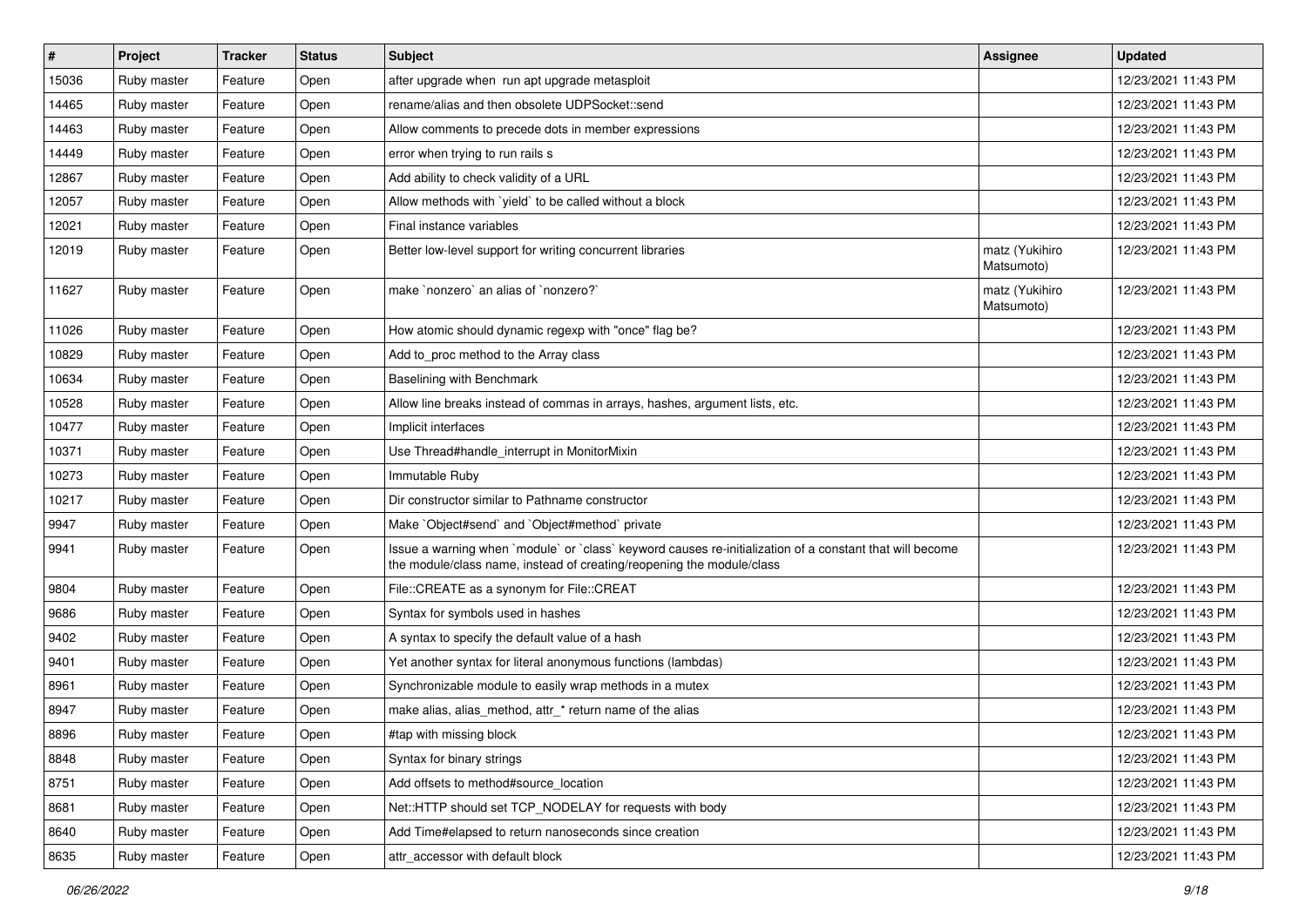| $\sharp$ | Project     | <b>Tracker</b> | <b>Status</b> | <b>Subject</b>                                                                                  | <b>Assignee</b>              | <b>Updated</b>      |
|----------|-------------|----------------|---------------|-------------------------------------------------------------------------------------------------|------------------------------|---------------------|
| 8626     | Ruby master | Feature        | Open          | Add a Set coercion method to the standard lib: Set(possible_set)                                |                              | 12/23/2021 11:43 PM |
| 8619     | Ruby master | Feature        | Open          | <b>Standard Profiling API</b>                                                                   |                              | 12/23/2021 11:43 PM |
| 8570     | Ruby master | Feature        | Open          | Better mechanisms to safely load classes concurrently                                           |                              | 12/23/2021 11:43 PM |
| 8291     | Ruby master | Feature        | Open          | Allow retrieving the root Fiber of a Thread                                                     |                              | 12/23/2021 11:43 PM |
| 8275     | Ruby master | Feature        | Open          | Add Module#public_const_get                                                                     |                              | 12/23/2021 11:43 PM |
| 8259     | Ruby master | Feature        | Open          | Atomic attributes accessors                                                                     |                              | 12/23/2021 11:43 PM |
| 8088     | Ruby master | Feature        | Open          | Method#parameters (and friends) should provide useful information about core methods            |                              | 12/23/2021 11:43 PM |
| 7895     | Ruby master | Feature        | Open          | Exception#backtrace_locations to go with Thread#backtrace_locations and Kernel#caller_locations |                              | 12/23/2021 11:43 PM |
| 7845     | Ruby master | Feature        | Open          | Strip doesn't handle unicode space characters in ruby 1.9.2 & 1.9.3 (does in 1.9.1)             |                              | 12/23/2021 11:43 PM |
| 7747     | Ruby master | Feature        | Open          | Expanded API for Binding semantics                                                              |                              | 12/23/2021 11:43 PM |
| 15344    | Ruby master | Feature        | Feedback      | Being proactive about Ruby security                                                             |                              | 12/23/2021 11:40 PM |
| 12982    | Ruby master | Feature        | Feedback      | ruby 2.3.1 got crash on macos                                                                   |                              | 12/23/2021 11:40 PM |
| 12020    | Ruby master | Feature        | Assigned      | Documenting Ruby memory model                                                                   | ko1 (Koichi Sasada)          | 12/23/2021 11:40 PM |
| 9678     | Ruby master | Feature        | Feedback      | New heredoc syntax                                                                              |                              | 12/23/2021 11:40 PM |
| 9023     | Ruby master | Feature        | Assigned      | Array#tail                                                                                      | matz (Yukihiro<br>Matsumoto) | 12/23/2021 11:40 PM |
| 8272     | Ruby master | Feature        | Open          | Transfer feature tracking to CommonRuby                                                         |                              | 12/23/2021 11:40 PM |
| 8271     | Ruby master | Feature        | Assigned      | Proposal for moving to a more visible, formal process for feature requests                      | matz (Yukihiro<br>Matsumoto) | 12/23/2021 11:40 PM |
| 8263     | Ruby master | Feature        | Assigned      | Support discovering yield state of individual Fibers                                            | ko1 (Koichi Sasada)          | 12/23/2021 11:40 PM |
| 8258     | Ruby master | Feature        | Feedback      | Dir#escape_glob                                                                                 |                              | 12/23/2021 11:40 PM |
| 8096     | Ruby master | Feature        | Feedback      | introduce Time.current timestamp                                                                | matz (Yukihiro<br>Matsumoto) | 12/23/2021 11:40 PM |
| 6308     | Ruby master | Feature        | Assigned      | Eliminate delegation from WeakRef                                                               | matz (Yukihiro<br>Matsumoto) | 12/23/2021 11:40 PM |
| 18411    | Ruby master | Feature        | Open          | Introduce `Fiber.blocking` for disabling scheduler.                                             |                              | 12/23/2021 05:10 PM |
| 18420    | Ruby master | Misc           | Open          | Question about how to handle IO.pipe reader and writer when forking                             |                              | 12/22/2021 12:04 AM |
| 18380    | Ruby master | <b>Bug</b>     | Open          | TestAddressResolve#test_socket_getnameinfo_domain_blocking test failures                        |                              | 12/21/2021 04:22 PM |
| 17339    | Ruby master | Feature        | Assigned      | Semantic grouping with BigDecimal#to_s                                                          | mrkn (Kenta Murata)          | 12/20/2021 12:39 PM |
| 18418    | Ruby master | Feature        | Open          | Add Net::HTTP#security level=                                                                   |                              | 12/19/2021 11:58 AM |
| 17785    | Ruby master | Feature        | Open          | Allow named parameters to be keywords                                                           | matz (Yukihiro<br>Matsumoto) | 12/17/2021 06:10 PM |
| 18413    | Ruby master | Bug            | Open          | Segfault in 'ripper/lexer.rb'                                                                   |                              | 12/17/2021 04:49 PM |
| 18412    | Ruby master | <b>Bug</b>     | Open          | Segfault in test_ractor.rb                                                                      |                              | 12/17/2021 04:23 AM |
| 18410    | Ruby master | Feature        | Open          | Proposal to make inspect include underscores on numerics                                        |                              | 12/16/2021 09:07 AM |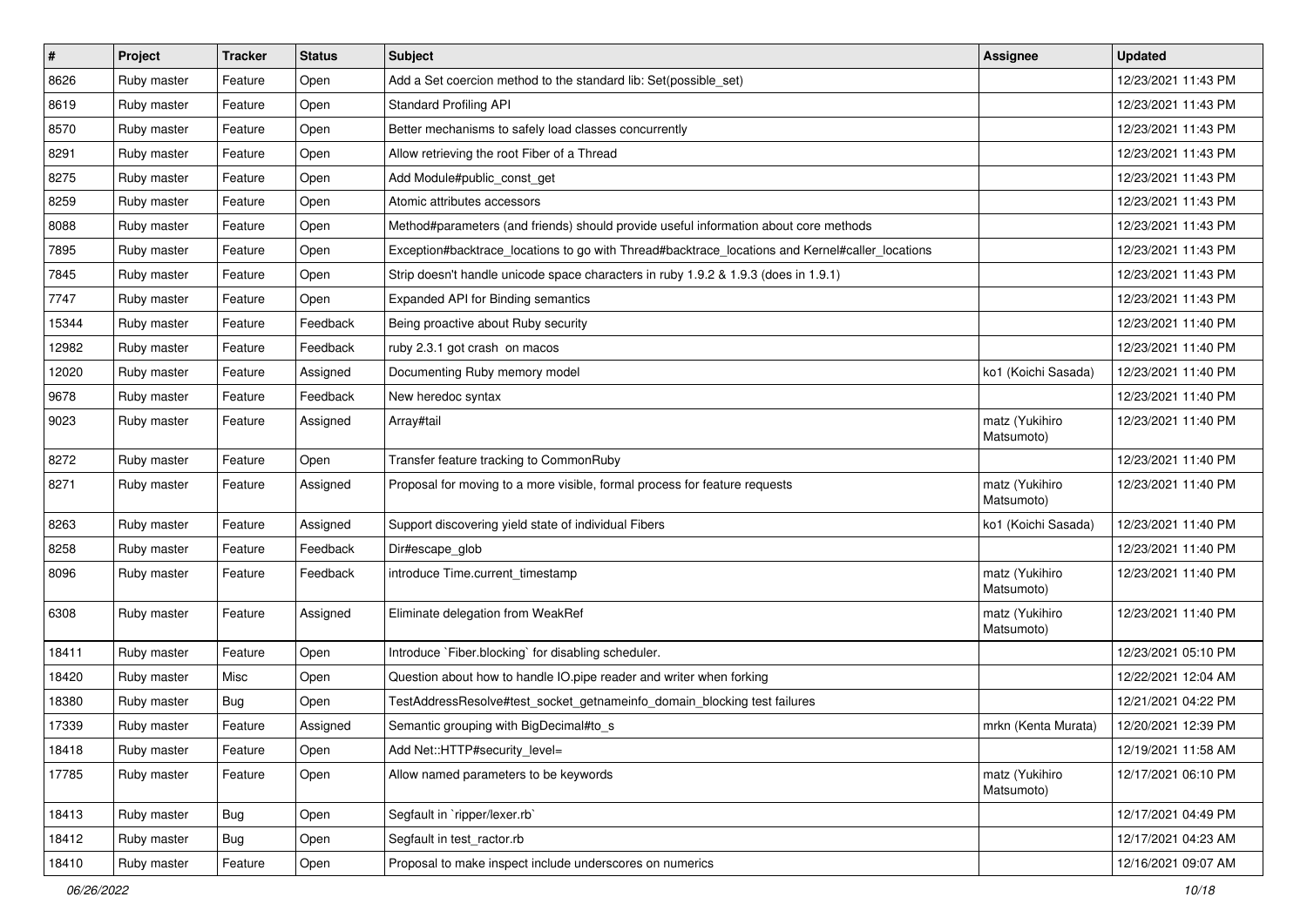| $\vert$ # | Project     | <b>Tracker</b> | <b>Status</b> | <b>Subject</b>                                                                                                                                                      | <b>Assignee</b>              | <b>Updated</b>      |
|-----------|-------------|----------------|---------------|---------------------------------------------------------------------------------------------------------------------------------------------------------------------|------------------------------|---------------------|
| 18296     | Ruby master | Feature        | Open          | Custom exception formatting should override `Exception#full_message`.                                                                                               |                              | 12/15/2021 08:49 PM |
| 17826     | Ruby master | <b>Bug</b>     | Assigned      | Ractor#take hangs if used in multiple Threads                                                                                                                       | ko1 (Koichi Sasada)          | 12/15/2021 01:30 PM |
| 18381     | Ruby master | Bug            | Assigned      | Default vs Bundled gems                                                                                                                                             | hsbt (Hiroshi<br>SHIBATA)    | 12/15/2021 11:09 AM |
| 12084     | Ruby master | Feature        | Open          | Class#instance`                                                                                                                                                     |                              | 12/14/2021 08:52 PM |
| 15192     | Ruby master | Feature        | Open          | Introduce a new "shortcut assigning" syntax to convenient setup instance variables                                                                                  | matz (Yukihiro<br>Matsumoto) | 12/14/2021 06:42 PM |
| 18024     | Ruby master | Bug            | Assigned      | Ractor crashes when connections are closed in multiple Ractors                                                                                                      | ko1 (Koichi Sasada)          | 12/14/2021 04:41 PM |
| 17942     | Ruby master | Feature        | Open          | Add a 'initialize(public @a, private @b)' shortcut syntax for defining public/private accessors for instance<br>vars as part of constructor                         |                              | 12/13/2021 12:43 AM |
| 14794     | Ruby master | Feature        | Feedback      | Primitive arrays (Ruby 3x3)                                                                                                                                         |                              | 12/11/2021 02:07 PM |
| 18401     | Ruby master | Feature        | Open          | Rework `require_relative` to add the "current path" on `\$LOAD_PATH`                                                                                                |                              | 12/09/2021 05:41 PM |
| 17799     | Ruby master | Bug            | Open          | Seg fault in rb_class_clear_method_cache                                                                                                                            |                              | 12/09/2021 05:39 AM |
| 18395     | Ruby master | Feature        | Open          | Introduce Array#subtract! for performance                                                                                                                           |                              | 12/08/2021 04:42 PM |
| 16920     | Ruby master | <b>Bug</b>     | Open          | TestThread#test_signal_at_join fails on aarch64                                                                                                                     |                              | 12/07/2021 02:17 PM |
| 18033     | Ruby master | Feature        | Open          | Time.new to parse a string                                                                                                                                          |                              | 12/07/2021 02:15 PM |
| 18393     | Ruby master | Bug            | Open          | TestReadline#test interrupt in other thread fails on armv7hl                                                                                                        |                              | 12/07/2021 02:03 PM |
| 17047     | Ruby master | Feature        | Open          | Support parameters for MAIL FROM and RCPT TO                                                                                                                        |                              | 12/06/2021 08:16 PM |
| 14835     | Ruby master | Feature        | Feedback      | Support TracePoint#raised exception on non-:raise events                                                                                                            |                              | 12/04/2021 06:49 AM |
| 18073     | Ruby master | <b>Bug</b>     | Open          | test/ruby/test_jit.rb: "error: invalid use of '__builtin_va_arg_pack ()" on Ruby 2.7.4 on gcc 4.8.5                                                                 |                              | 12/03/2021 03:04 PM |
| 18275     | Ruby master | Feature        | Open          | Add an option to define_method to not capture the surrounding environment                                                                                           | ko1 (Koichi Sasada)          | 12/03/2021 02:34 PM |
| 18369     | Ruby master | Feature        | Open          | users.detect(:name, "Dorian") as shorthand for users.detect { $ user user.name == "Dorian"$ }                                                                       |                              | 12/03/2021 02:23 PM |
| 17721     | Ruby master | Feature        | Feedback      | Proc.new should be able to contruct a lambda                                                                                                                        |                              | 12/03/2021 11:52 AM |
| 18047     | Ruby master | Feature        | Feedback      | TracePoint: Add event type for constant access                                                                                                                      |                              | 12/02/2021 08:35 PM |
| 17998     | Ruby master | Bug            | Assigned      | ractor: process hanging (with ractors initialized, but not being used)                                                                                              | ko1 (Koichi Sasada)          | 12/02/2021 08:17 PM |
| 17502     | Ruby master | Misc           | Open          | C vs Ruby                                                                                                                                                           | ko1 (Koichi Sasada)          | 12/02/2021 07:53 PM |
| 14090     | Ruby master | <b>Bug</b>     | Assigned      | TestGc#test interrupt in finalizer` fails very rarely                                                                                                               | ko1 (Koichi Sasada)          | 12/02/2021 07:24 PM |
| 17765     | Ruby master | <b>Bug</b>     | Feedback      | Segmentation fault when calling String#gsub                                                                                                                         |                              | 12/02/2021 06:57 PM |
| 18379     | Ruby master | Bug            | Open          | [CI] Windows mingw/ucrt - test-all timeout failures                                                                                                                 |                              | 12/02/2021 02:23 AM |
| 18355     | Ruby master | Bug            | Assigned      | require("pathname") within rack application chnages behaviors of Pathname methods, such as<br>absolute?(), when there are two versions of 'pathname' gem installed. | hsbt (Hiroshi<br>SHIBATA)    | 11/30/2021 08:01 AM |
| 18034     | Ruby master | <b>Bug</b>     | Assigned      | Segmentation fault fiddle with `--enable-bundled-libffi` and macOS                                                                                                  | kou (Kouhei Sutou)           | 11/30/2021 07:39 AM |
| 17516     | Ruby master | <b>Bug</b>     | Assigned      | forking in a ractor causes Ruby to crash                                                                                                                            | ko1 (Koichi Sasada)          | 11/30/2021 05:26 AM |
| 13671     | Ruby master | <b>Bug</b>     | Assigned      | Regexp with lookbehind and case-insensitivity raises RegexpError only on strings with certain characters                                                            | duerst (Martin Dürst)        | 11/30/2021 04:42 AM |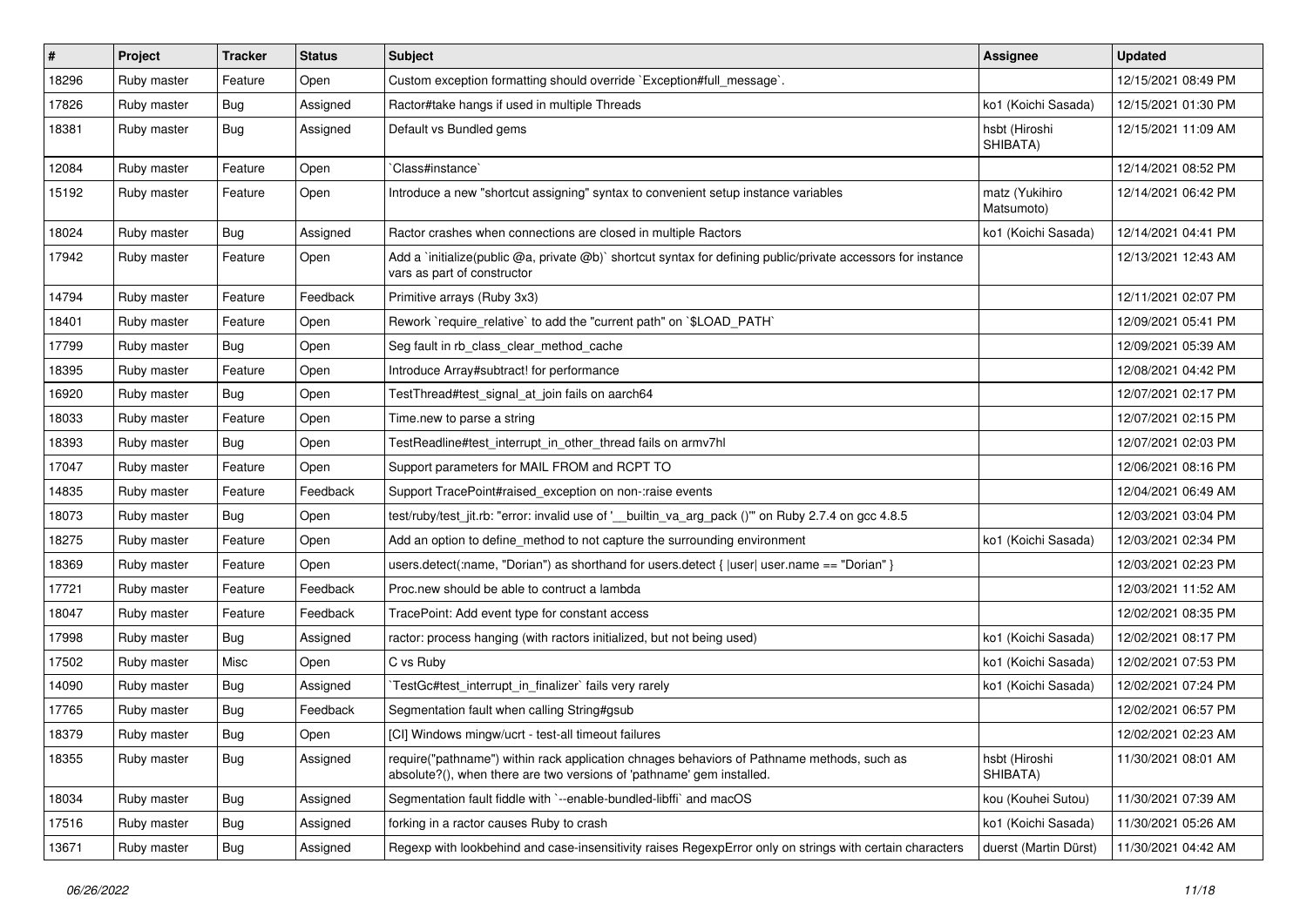| $\vert$ # | Project     | <b>Tracker</b> | <b>Status</b> | Subject                                                                                                                                    | <b>Assignee</b>              | <b>Updated</b>      |
|-----------|-------------|----------------|---------------|--------------------------------------------------------------------------------------------------------------------------------------------|------------------------------|---------------------|
| 18352     | Ruby master | Misc           | Open          | What is the Hash#grep expected?                                                                                                            |                              | 11/28/2021 10:39 PM |
| 18004     | Ruby master | Feature        | Open          | Add Async to the stdlib                                                                                                                    |                              | 11/26/2021 06:01 AM |
| 18337     | Ruby master | <b>Bug</b>     | Assigned      | Ruby allows zero-width characters in identifiers                                                                                           | duerst (Martin Dürst)        | 11/24/2021 09:13 AM |
| 16776     | Ruby master | <b>Bug</b>     | Assigned      | Regression in coverage library                                                                                                             | ko1 (Koichi Sasada)          | 11/24/2021 07:26 AM |
| 17478     | Ruby master | <b>Bug</b>     | Assigned      | Ruby3.0 is slower than Ruby2.7.2 when parsing a large CSV file                                                                             | kou (Kouhei Sutou)           | 11/24/2021 05:12 AM |
| 6733      | Ruby master | Feature        | Open          | New inspect framework                                                                                                                      |                              | 11/24/2021 05:06 AM |
| 12911     | Ruby master | Misc           | Assigned      | Translate docs                                                                                                                             |                              | 11/24/2021 04:52 AM |
| 18360     | Ruby master | Feature        | Open          | <b>PrettyPrint enhancements</b>                                                                                                            |                              | 11/24/2021 12:15 AM |
| 18336     | Ruby master | Feature        | Feedback      | How to deal with Trojan Source vulnerability                                                                                               |                              | 11/23/2021 08:39 PM |
| 18359     | Ruby master | Bug            | Open          | [Windows MinGW] warning Please include winsock2.h before windows.h                                                                         |                              | 11/23/2021 05:07 PM |
| 18357     | Ruby master | Feature        | Open          | Proposal: stop raising when block passed to IO#each_* closes the IO                                                                        |                              | 11/22/2021 09:03 PM |
| 18262     | Ruby master | Feature        | Open          | Enumerator::Lazy#partition                                                                                                                 |                              | 11/20/2021 10:17 AM |
| 16252     | Ruby master | Feature        | Open          | Hash#partition should return hashes                                                                                                        |                              | 11/18/2021 03:54 PM |
| 18334     | Ruby master | Feature        | Open          | ENV#to_h returns a new Hash object but Hash#to_h does not, which can cause inconsistencies                                                 |                              | 11/17/2021 05:46 PM |
| 18338     | Ruby master | Bug            | Open          | Encoding.default_external = Encoding::UTF_16BE may add a wrongly-encoded string to<br><b>\$LOADED_FEATURES</b>                             |                              | 11/15/2021 07:32 AM |
| 18331     | Ruby master | Feature        | Open          | Kernel.#Time                                                                                                                               |                              | 11/13/2021 12:41 PM |
| 18269     | Ruby master | Bug            | Open          | trace_opt_not and trace_opt_regexpmatch2 insns are indistinguishable                                                                       |                              | 11/12/2021 07:44 AM |
| 18280     | Ruby master | Feature        | Feedback      | Allow rb_utf8_str_new_cstr(NULL)                                                                                                           |                              | 11/11/2021 10:28 AM |
| 18035     | Ruby master | Feature        | Open          | Introduce general model/semantic for immutable by default.                                                                                 |                              | 11/09/2021 04:47 PM |
| 18127     | Ruby master | Feature        | Open          | Ractor-local version of Singleton                                                                                                          |                              | 11/09/2021 02:45 PM |
| 18291     | Ruby master | Feature        | Open          | When use $=\sim$ with named group, if regex is on the right side, variable not defined.                                                    |                              | 11/06/2021 12:36 PM |
| 12745     | Ruby master | Feature        | Feedback      | String#(g)sub(!) should pass a MatchData to the block, not a String                                                                        | matz (Yukihiro<br>Matsumoto) | 11/03/2021 11:46 PM |
| 15667     | Ruby master | Feature        | Open          | Introduce malloc_trim(0) in full gc cycles                                                                                                 |                              | 11/01/2021 07:32 AM |
| 18137     | Ruby master | Feature        | Open          | A new method to check Proc is isolated or not                                                                                              |                              | 10/27/2021 07:30 AM |
| 16497     | Ruby master | Bug            | Assigned      | StringIO#internal_encoding is broken (more severely in 2.7)                                                                                | nobu (Nobuyoshi<br>Nakada)   | 10/26/2021 04:31 PM |
| 12436     | Ruby master | <b>Bug</b>     | Assigned      | newline argument of File.open seems not respected on Windows                                                                               | nobu (Nobuyoshi<br>Nakada)   | 10/25/2021 09:07 AM |
| 18255     | Ruby master | Bug            | Open          | ioctl zeroes the last buffer byte                                                                                                          |                              | 10/25/2021 08:13 AM |
| 18265     | Ruby master | Feature        | Open          | Self-contained one-binary feature which discuss on ruby kaigi 2021 day 2, <sup>[]</sup> Ruby Committers vs the<br>World / CRuby Committers |                              | 10/24/2021 04:11 PM |
| 18083     | Ruby master | Feature        | Open          | Capture error in ensure block.                                                                                                             |                              | 10/21/2021 01:00 PM |
| 18259     | Ruby master | Feature        | Open          | Support quarter spec %q in Time#strftime                                                                                                   |                              | 10/21/2021 12:15 PM |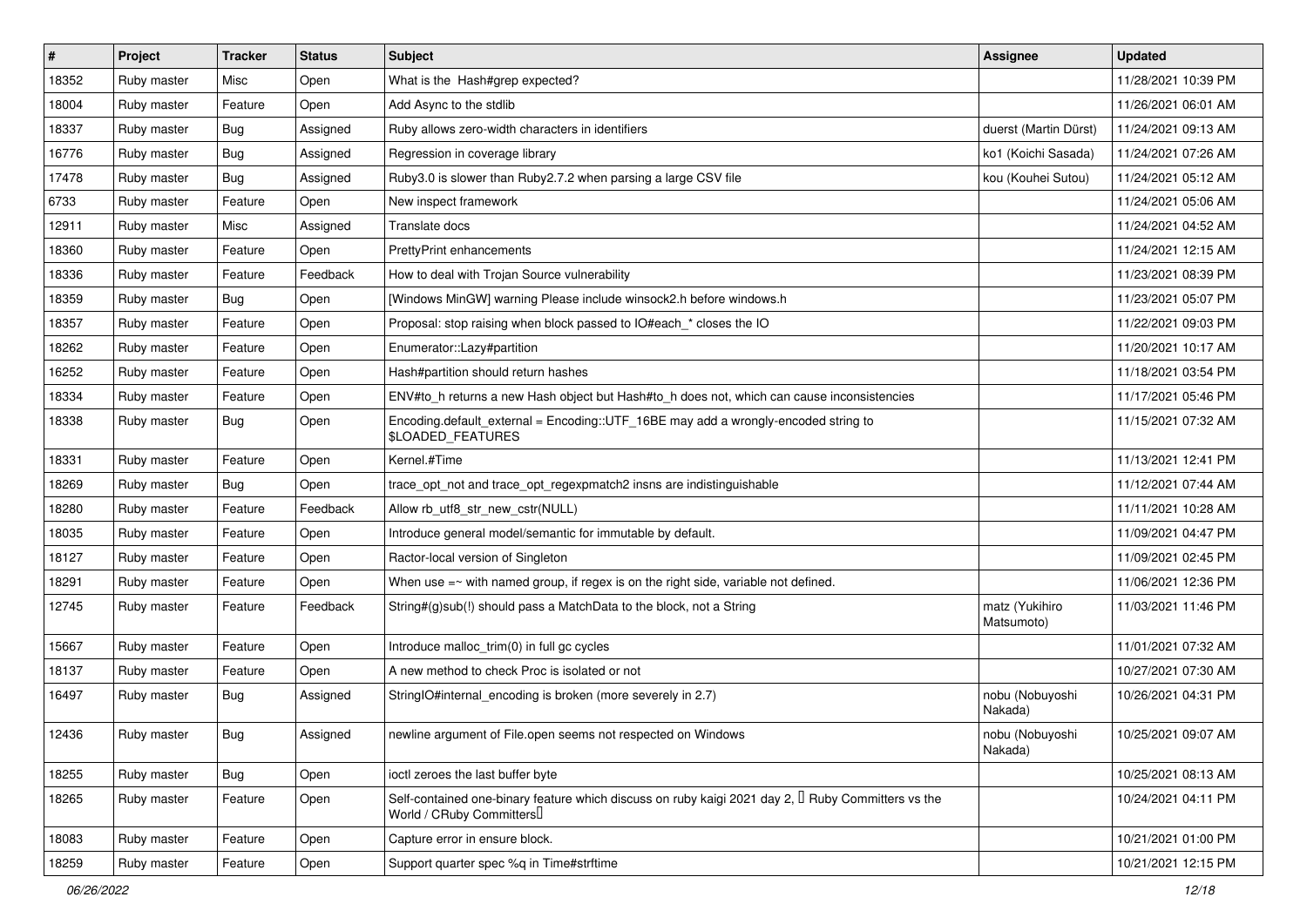| $\vert$ # | <b>Project</b> | <b>Tracker</b> | <b>Status</b> | <b>Subject</b>                                                                                                                                                        | <b>Assignee</b>               | <b>Updated</b>      |
|-----------|----------------|----------------|---------------|-----------------------------------------------------------------------------------------------------------------------------------------------------------------------|-------------------------------|---------------------|
| 18258     | Ruby master    | <b>Bug</b>     | Open          | Ractor shareable? can be slow and mutates internal object flags.                                                                                                      | ko1 (Koichi Sasada)           | 10/21/2021 08:58 AM |
| 18256     | Ruby master    | Feature        | Open          | Change the canonical name of Thread::Mutex, Thread::Queue, Thread::SizedQueue and<br>Thread::ConditionVariable to just Mutex, Queue, SizedQueue and ConditionVariable |                               | 10/20/2021 10:59 PM |
| 17146     | Ruby master    | <b>Bug</b>     | Open          | Queue operations are allowed after it is frozen                                                                                                                       |                               | 10/20/2021 08:32 PM |
| 16953     | Ruby master    | <b>Bug</b>     | Feedback      | Windows bash bin files removed in master                                                                                                                              |                               | 10/15/2021 01:57 AM |
| 17774     | Ruby master    | Bug            | Open          | Quantified empty group causes regex to fail                                                                                                                           |                               | 10/13/2021 04:43 PM |
| 18248     | Ruby master    | Misc           | Open          | Add Feature Triaging Guide                                                                                                                                            |                               | 10/12/2021 03:21 PM |
| 18242     | Ruby master    | Feature        | Open          | Parser makes multiple assignment sad in confusing way                                                                                                                 |                               | 10/09/2021 07:58 AM |
| 10416     | Ruby master    | Bug            | Open          | Create mechanism for updating of Unicode data files downstreams when we want                                                                                          | nobu (Nobuyoshi<br>Nakada)    | 10/08/2021 06:40 AM |
| 15425     | Ruby master    | Feature        | Feedback      | Store MJIT header into Ruby versioned directory.                                                                                                                      | k0kubun (Takashi<br>Kokubun)  | 10/07/2021 11:03 PM |
| 12075     | Ruby master    | Feature        | Feedback      | some container#nonempty?                                                                                                                                              | matz (Yukihiro<br>Matsumoto)  | 10/07/2021 03:11 AM |
| 18228     | Ruby master    | Feature        | Open          | Add a 'timeout' option to 'IO.copy stream'                                                                                                                            |                               | 10/01/2021 05:10 AM |
| 18227     | Ruby master    | Feature        | Open          | Static class initialization.                                                                                                                                          | ioquatix (Samuel<br>Williams) | 09/29/2021 09:21 PM |
| 12719     | Ruby master    | Feature        | Feedback      | Struct#merge` for partial updates                                                                                                                                     |                               | 09/29/2021 09:16 PM |
| 18194     | Ruby master    | Feature        | Open          | No easy way to format exception messages per thread/fiber scheduler context.                                                                                          | mame (Yusuke<br>Endoh)        | 09/29/2021 10:10 AM |
| 17295     | Ruby master    | Feature        | Assigned      | Feature: Create a directory and file with Pathname#touch                                                                                                              | akr (Akira Tanaka)            | 09/28/2021 01:20 AM |
| 17720     | Ruby master    | Misc           | Assigned      | Cirrus CI to check non-x86 64 architecture cases by own machines                                                                                                      | jaruga (Jun Aruga)            | 09/26/2021 10:24 AM |
| 18186     | Ruby master    | Bug            | Open          | SEGV with system command - MinGW?                                                                                                                                     |                               | 09/22/2021 03:20 PM |
| 18151     | Ruby master    | Feature        | Open          | Incorrect Resolv result when DNS server is unreachable                                                                                                                |                               | 09/18/2021 12:22 AM |
| 18168     | Ruby master    | Feature        | Open          | Add ActiveSupport deep transform values to Ruby                                                                                                                       |                               | 09/15/2021 05:29 AM |
| 18119     | Ruby master    | <b>Bug</b>     | Open          | Ractor crashes when instantiating classes                                                                                                                             | ko1 (Koichi Sasada)           | 09/14/2021 01:42 AM |
| 17624     | Ruby master    | Bug            | Open          | Ractor.receive is not thread-safe                                                                                                                                     | ko1 (Koichi Sasada)           | 09/14/2021 01:40 AM |
| 17617     | Ruby master    | <b>Bug</b>     | Open          | When a Ractor's incoming port is closed, Ractor.receive_if does not raise Ractor::ClosedError, but instead<br>blocks indefinitely                                     | ko1 (Koichi Sasada)           | 09/14/2021 01:40 AM |
| 17878     | Ruby master    | Bug            | Open          | bootstraptest/test ractor.rb:224 a random failing test with "The outgoing-port is already closed<br>(Ractor::ClosedError)"                                            |                               | 09/13/2021 01:10 PM |
| 17355     | Ruby master    | Feature        | Assigned      | Using same set of names in or-patterns (pattern matching with $Foo(x)   Bar(x)$ )                                                                                     | ktsj (Kazuki<br>Tsujimoto)    | 09/13/2021 09:11 AM |
| 18162     | Ruby master    | Feature        | Open          | Shorthand method Proc#isolate to create isolated proc objects                                                                                                         |                               | 09/13/2021 02:33 AM |
| 18152     | Ruby master    | Bug            | Open          | Fix theoretical bug with signals $+$ qsort                                                                                                                            |                               | 09/08/2021 03:38 PM |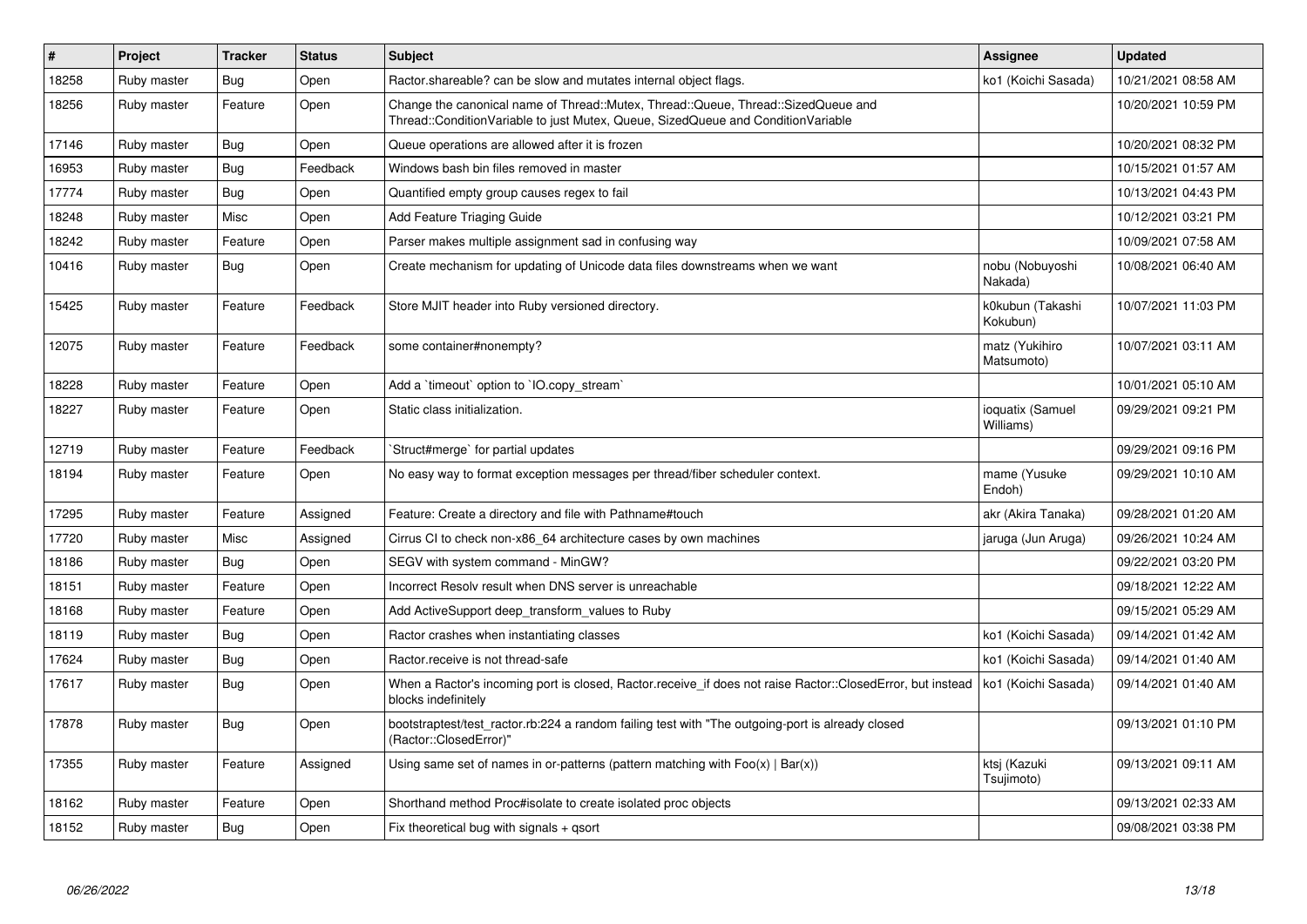| $\sharp$ | Project     | <b>Tracker</b> | <b>Status</b> | Subject                                                                                                                    | <b>Assignee</b>               | <b>Updated</b>      |
|----------|-------------|----------------|---------------|----------------------------------------------------------------------------------------------------------------------------|-------------------------------|---------------------|
| 18150    | Ruby master | Misc           | Open          | Proposal: Deprecate leading zero syntax to declare octals, since it's extremely confusing (and Python 3<br>removed it too) |                               | 09/04/2021 03:21 AM |
| 18146    | Ruby master | Feature        | Open          | Add 'delete_prefix' and 'delete_suffix' to 'Pathname'                                                                      |                               | 09/03/2021 04:59 AM |
| 13683    | Ruby master | Feature        | Feedback      | Add strict Enumerable#single                                                                                               |                               | 09/02/2021 05:52 PM |
| 18135    | Ruby master | Feature        | Open          | Introduce Enumerable#detect_only                                                                                           |                               | 09/02/2021 05:44 PM |
| 18142    | Ruby master | <b>Bug</b>     | Assigned      | Segmentation fault with Ruby 3.0.2                                                                                         | k0kubun (Takashi<br>Kokubun)  | 09/02/2021 07:43 AM |
| 18144    | Ruby master | <b>Bug</b>     | Open          | Timeout not working while regular expression match is running                                                              |                               | 09/02/2021 07:08 AM |
| 17294    | Ruby master | Feature        | Assigned      | Feature: Allow method chaining with Pathname#mkpath Pathname#rmtree                                                        | akr (Akira Tanaka)            | 08/30/2021 06:52 AM |
| 17296    | Ruby master | Feature        | Assigned      | Feature: Pathname#chmod use FileUtils.chmod instead of File                                                                | akr (Akira Tanaka)            | 08/30/2021 06:51 AM |
| 17297    | Ruby master | Feature        | Assigned      | Feature: Introduce Pathname.mktmpdir                                                                                       | akr (Akira Tanaka)            | 08/30/2021 06:51 AM |
| 18131    | Ruby master | Bug            | Open          | addr2line.c: Some inlined functions mistakenly shown                                                                       |                               | 08/24/2021 07:59 PM |
| 16492    | Ruby master | <b>Bug</b>     | Open          | TestBugReporter#test_bug_reporter_add test failures                                                                        | jaruga (Jun Aruga)            | 08/24/2021 01:12 PM |
| 17722    | Ruby master | <b>Bug</b>     | Open          | define_method with shareable results in "defined in a different Ractor"                                                    |                               | 08/24/2021 12:03 PM |
| 18129    | Ruby master | <b>Bug</b>     | Open          | Ractor-incompatible global variables can be accessed through alias                                                         |                               | 08/23/2021 10:08 PM |
| 15428    | Ruby master | Bug            | Open          | Refactor Proc#>> and #<<                                                                                                   |                               | 08/20/2021 06:31 PM |
| 18036    | Ruby master | <b>Bug</b>     | Open          | Pthread fibers become invalid on fork - different from normal fibers.                                                      | ioquatix (Samuel<br>Williams) | 08/19/2021 07:05 AM |
| 18080    | Ruby master | <b>Bug</b>     | Open          | Syntax error on one-line pattern matching                                                                                  |                               | 08/18/2021 12:38 AM |
| 18082    | Ruby master | Misc           | Open          | FileUtils.remove_entry_secure has inconsistent document                                                                    |                               | 08/17/2021 04:26 PM |
| 13864    | Ruby master | <b>Bug</b>     | Assigned      | Rinda multicast test failures due to missing default route                                                                 | seki (Masatoshi Seki)         | 08/17/2021 07:16 AM |
| 16836    | Ruby master | <b>Bug</b>     | Assigned      | configure-time LDFLAGS leak into ruby pkg-config file                                                                      | nobu (Nobuyoshi<br>Nakada)    | 08/14/2021 09:10 AM |
| 16428    | Ruby master | Feature        | Feedback      | Add Array#uniq?, Enumerable#uniq?                                                                                          |                               | 08/14/2021 06:12 AM |
| 18069    | Ruby master | Feature        | Open          | instance_exec` is just ignored when the block is originally a method                                                       |                               | 08/10/2021 05:33 AM |
| 18070    | Ruby master | Feature        | Open          | `attr` should be removed                                                                                                   |                               | 08/09/2021 05:51 PM |
| 18068    | Ruby master | Misc           | Open          | Silence LoadError only if it is for rubygems itself                                                                        | hsbt (Hiroshi<br>SHIBATA)     | 08/08/2021 02:21 PM |
| 18063    | Ruby master | Feature        | Open          | io_uring implementation                                                                                                    |                               | 08/05/2021 10:02 AM |
| 18058    | Ruby master | Bug            | Open          | 3.1.0-dev with MJIT enabled Zlib::BufError during `gem install`                                                            | k0kubun (Takashi<br>Kokubun)  | 08/02/2021 08:31 PM |
| 18057    | Ruby master | Feature        | Open          | Introduce Array#mean                                                                                                       |                               | 08/02/2021 02:16 PM |
| 18049    | Ruby master | Bug            | Feedback      | Cannot build ruby-3.0.2 on NetBSD                                                                                          |                               | 08/01/2021 12:36 AM |
| 18055    | Ruby master | Feature        | Open          | Introduce                                                                                                                  |                               | 07/30/2021 09:30 AM |
| 18042    | Ruby master | Feature        | Feedback      | YARV code optimization                                                                                                     |                               | 07/27/2021 09:11 PM |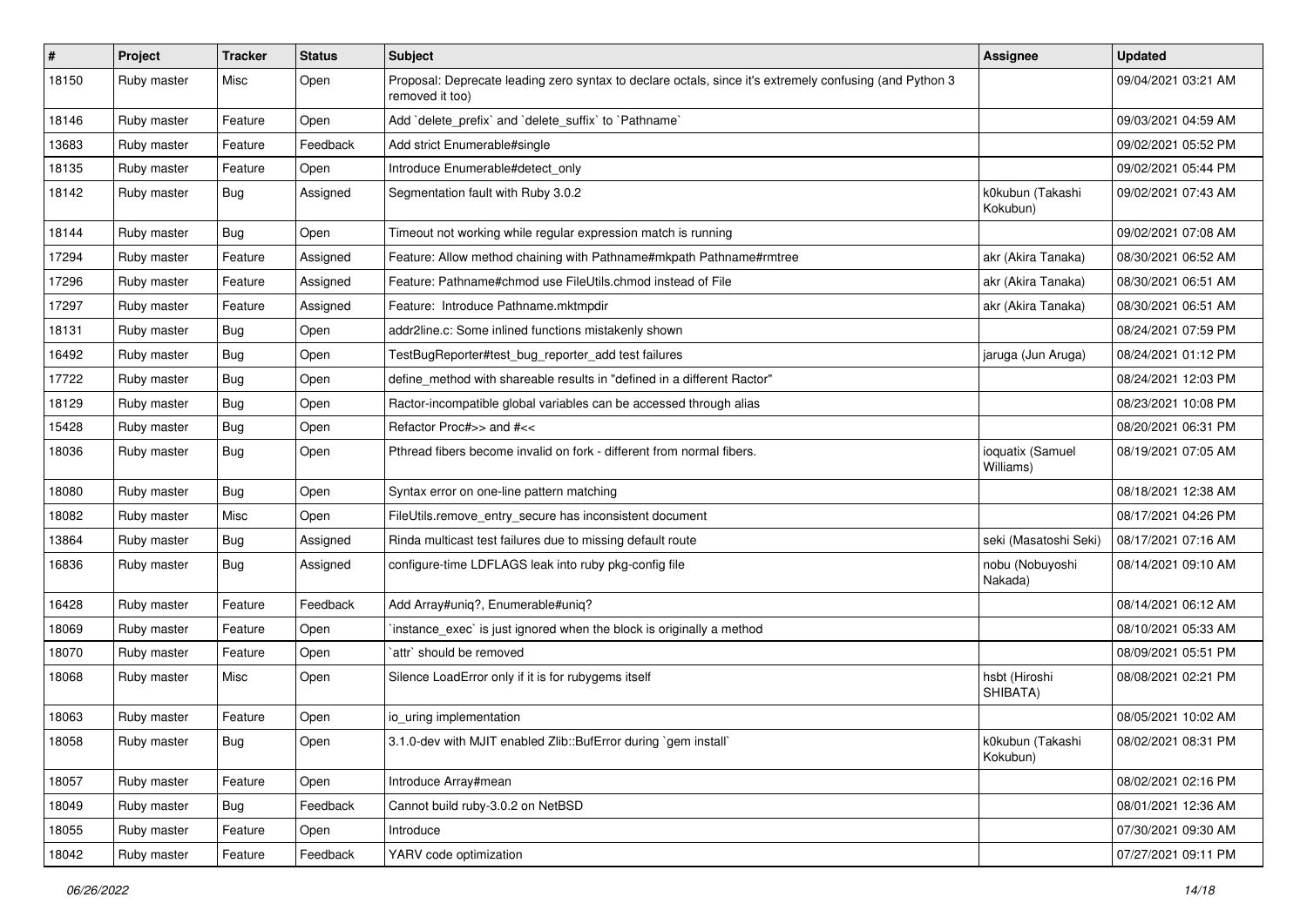| $\sharp$ | Project     | <b>Tracker</b> | <b>Status</b> | <b>Subject</b>                                                                          | <b>Assignee</b>               | <b>Updated</b>      |
|----------|-------------|----------------|---------------|-----------------------------------------------------------------------------------------|-------------------------------|---------------------|
| 13514    | Ruby master | Feature        | Open          | [PATCH] thread_pthread.c (native_sleep): preserve old unblock function                  |                               | 07/27/2021 11:41 AM |
| 13502    | Ruby master | Feature        | Open          | remove unused Array#to_s implementation                                                 |                               | 07/27/2021 11:41 AM |
| 12992    | Ruby master | Feature        | Open          | ArgumentError if hostname is missing                                                    |                               | 07/27/2021 11:40 AM |
| 15305    | Ruby master | Feature        | Open          | [PATCH] include/ruby/ruby.h (RB_ALLOCV*): remove GC guard                               | nobu (Nobuyoshi<br>Nakada)    | 07/27/2021 11:39 AM |
| 11373    | Ruby master | Feature        | Open          | Add command line option to query valid values for --dump                                |                               | 07/27/2021 11:09 AM |
| 10755    | Ruby master | Feature        | Open          | Use rb_define_alias instead of rb_define_method for rb_cHash                            |                               | 07/27/2021 11:09 AM |
| 10549    | Ruby master | Feature        | Open          | Deprecate each with index and each with object in favor of with index and with object   | matz (Yukihiro<br>Matsumoto)  | 07/27/2021 11:09 AM |
| 10287    | Ruby master | Feature        | Open          | rename COLON3 to COLON2 HEAD.                                                           | matz (Yukihiro<br>Matsumoto)  | 07/27/2021 09:34 AM |
| 11431    | Ruby master | Feature        | Open          | [PATCH] rb_parser_compile_*: remove volatile arg                                        |                               | 07/27/2021 07:27 AM |
| 10473    | Ruby master | Feature        | Open          | Change Date#to_datetime to use local time                                               |                               | 07/23/2021 07:08 PM |
| 14274    | Ruby master | Feature        | Open          | Merge Std-Lib Time Class into Core                                                      |                               | 07/19/2021 07:54 AM |
| 11500    | Ruby master | Feature        | Open          | [RFC] rename Queue to UnboundedQueue                                                    |                               | 07/19/2021 07:48 AM |
| 14851    | Ruby master | Feature        | Open          | [PATCH] thread_pthread.c: remove non-sleepy timer thread implementation                 |                               | 07/19/2021 05:23 AM |
| 14901    | Ruby master | Feature        | Assigned      | [PATCH] do not block SIGCHLD in normal Ruby Threads                                     | normalperson (Eric<br>Wong)   | 07/19/2021 05:23 AM |
| 17994    | Ruby master | Feature        | Open          | Clarify 'IO.read' behavior and add 'File.read' method                                   |                               | 07/16/2021 03:04 AM |
| 17938    | Ruby master | Feature        | Open          | Keyword alternative for boolean positional arguments                                    |                               | 07/15/2021 06:46 AM |
| 18002    | Ruby master | Bug            | Open          | s390x: Tests failing without LC ALL env                                                 | jaruga (Jun Aruga)            | 07/12/2021 04:30 PM |
| 17664    | Ruby master | Bug            | Assigned      | Behavior of sockets changed in Ruby 3.0 to non-blocking                                 | ioquatix (Samuel<br>Williams) | 07/12/2021 10:28 AM |
| 15993    | Ruby master | <b>Bug</b>     | Open          | require' doesn't work if there are Cyrillic chars in the path to Ruby dir               |                               | 07/09/2021 04:08 PM |
| 17924    | Ruby master | Feature        | Open          | Range#infinite?                                                                         |                               | 07/08/2021 11:58 PM |
| 17931    | Ruby master | <b>Bug</b>     | Open          | Compile fails setup option nodynamic                                                    |                               | 07/07/2021 08:51 AM |
| 13129    | Ruby master | Feature        | Assigned      | Refinements cannot refine method_missing and respond_to_missing?                        | matz (Yukihiro<br>Matsumoto)  | 07/03/2021 10:45 PM |
| 16805    | Ruby master | Misc           | Assigned      | Coroutine's license is unclear                                                          | ReiOdaira (Rei<br>Odaira)     | 07/01/2021 10:09 PM |
| 17833    | Ruby master | Feature        | Open          | add IO.readinto(b) where b is a bytes like object that is you can get a memoryview from |                               | 06/30/2021 02:36 PM |
| 17992    | Ruby master | Feature        | Feedback      | Upstreaming the htmlentities gem into CGI#.(un)escape_html                              |                               | 06/30/2021 02:26 PM |
| 17662    | Ruby master | Misc           | Assigned      | The heredoc pattern used in tests does not syntax highlight correctly in many editors   | nobu (Nobuyoshi<br>Nakada)    | 06/30/2021 12:54 PM |
| 18013    | Ruby master | Bug            | Open          | Unexpected results when mxiing negated character classes and case-folding               |                               | 06/29/2021 12:05 PM |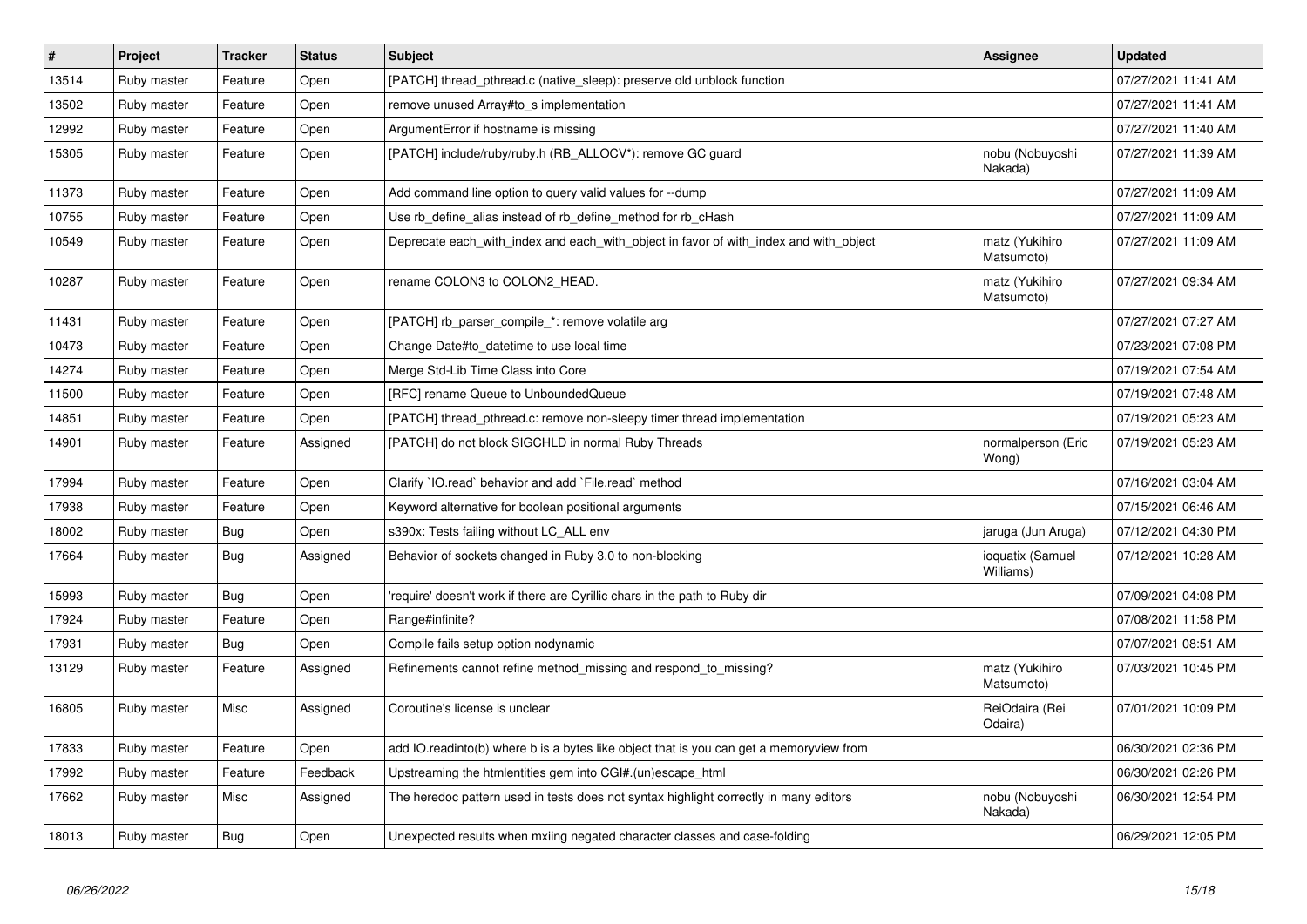| $\sharp$ | Project     | <b>Tracker</b> | <b>Status</b> | Subject                                                                                                                 | <b>Assignee</b>              | <b>Updated</b>      |
|----------|-------------|----------------|---------------|-------------------------------------------------------------------------------------------------------------------------|------------------------------|---------------------|
| 18012    | Ruby master | Bug            | Open          | Case-insensitive character classes can only match multiple code points when top-level character class is<br>not negated |                              | 06/29/2021 08:35 AM |
| 18010    | Ruby master | <b>Bug</b>     | Open          | Character class with single character gets case-folded with following string                                            |                              | 06/28/2021 09:30 AM |
| 18009    | Ruby master | Bug            | Open          | Regexps \w and \W with /i option and /u option produce inconsistent results under nested negation and<br>intersection   |                              | 06/28/2021 09:09 AM |
| 18005    | Ruby master | Feature        | Open          | Enable non-blocking `binding.irb`.                                                                                      |                              | 06/24/2021 07:20 PM |
| 14378    | Ruby master | Feature        | Open          | Increase Fixnum range on Windows from 31 bits to 63 bits                                                                |                              | 06/18/2021 07:31 PM |
| 14582    | Ruby master | <b>Bug</b>     | Open          | Unable to use `method_entry` and `method_return` tracing probes since 2.5                                               |                              | 06/18/2021 06:08 PM |
| 17999    | Ruby master | <b>Bug</b>     | Open          | TestMethod#test_zsuper intermittent timeout error on raspbian10-aarch64 CI                                              |                              | 06/18/2021 01:33 AM |
| 14275    | Ruby master | Feature        | Open          | GC not aggressive enough                                                                                                |                              | 06/17/2021 06:54 PM |
| 14570    | Ruby master | Feature        | Open          | Make File.expand path/real path casing consistent on Windows                                                            |                              | 06/17/2021 04:22 PM |
| 11779    | Ruby master | Bug            | Feedback      | Module#using does not make sense as a method                                                                            | matz (Yukihiro<br>Matsumoto) | 06/17/2021 09:58 AM |
| 16962    | Ruby master | Feature        | Feedback      | Make IO.for fd autoclose option default to false                                                                        |                              | 06/17/2021 06:54 AM |
| 16951    | Ruby master | Bug            | Assigned      | Consistently referer dependencies                                                                                       | hsbt (Hiroshi<br>SHIBATA)    | 06/17/2021 06:15 AM |
| 17990    | Ruby master | <b>Bug</b>     | Open          | Inconsistent behavior of Regexp quantifiers over characters with complex case foldings                                  |                              | 06/15/2021 11:59 AM |
| 17989    | Ruby master | <b>Bug</b>     | Open          | Case insensitive Regexps do not handle characters with overlapping case foldings                                        |                              | 06/15/2021 11:43 AM |
| 17950    | Ruby master | Feature        | Open          | Unable to pattern-match against a String key                                                                            |                              | 06/15/2021 11:42 AM |
| 17944    | Ruby master | Feature        | Open          | Remove Socket.gethostbyaddr and Socket.gethostbyname                                                                    |                              | 06/10/2021 08:26 AM |
| 10320    | Ruby master | Feature        | Open          | require into module                                                                                                     |                              | 06/10/2021 08:15 AM |
| 17683    | Ruby master | Misc           | Open          | Current status of beginless range (experimental or not)                                                                 |                              | 06/05/2021 07:22 AM |
| 17925    | Ruby master | <b>Bug</b>     | Open          | Pattern matching syntax using semicolon one-line                                                                        |                              | 06/04/2021 03:08 PM |
| 13298    | Ruby master | <b>Bug</b>     | Assigned      | mingw SEGV TestEnumerable#test_callcc                                                                                   | nobu (Nobuyoshi<br>Nakada)   | 06/04/2021 03:41 AM |
| 17926    | Ruby master | <b>Bug</b>     | Open          | spec/ruby/core/file/atime_spec.rb: a random failing test on Travis ppc64le                                              |                              | 06/02/2021 04:35 PM |
| 8460     | Ruby master | Feature        | Assigned      | PATCH: optparse: add keep_unknown option                                                                                | nobu (Nobuyoshi<br>Nakada)   | 05/27/2021 10:07 PM |
| 17884    | Ruby master | Feature        | Open          | locindex for profiling tools                                                                                            | ko1 (Koichi Sasada)          | 05/24/2021 04:17 PM |
| 17792    | Ruby master | Bug            | Open          | make notes and make test fail with Ruby3.0.1p64 RaspberryPI 4B Ubuntu 20.10 ARM64                                       |                              | 05/23/2021 08:23 PM |
| 17210    | Ruby master | Feature        | Open          | More readable and useful `Set#inspect`                                                                                  | knu (Akinori MUSHA)          | 05/19/2021 10:12 PM |
| 17859    | Ruby master | Feature        | Open          | Start IRB when running just `ruby`                                                                                      |                              | 05/14/2021 07:54 AM |
| 17856    | Ruby master | Feature        | Open          | ary.member? is slower than ary.include?                                                                                 |                              | 05/11/2021 10:12 AM |
| 17844    | Ruby master | Feature        | Open          | Support list of methods to test with respond_to?                                                                        |                              | 05/06/2021 07:00 PM |
| 17834    | Ruby master | Feature        | Open          | Add a Bytes and BytesArray class that implement memoryview                                                              |                              | 05/06/2021 02:22 PM |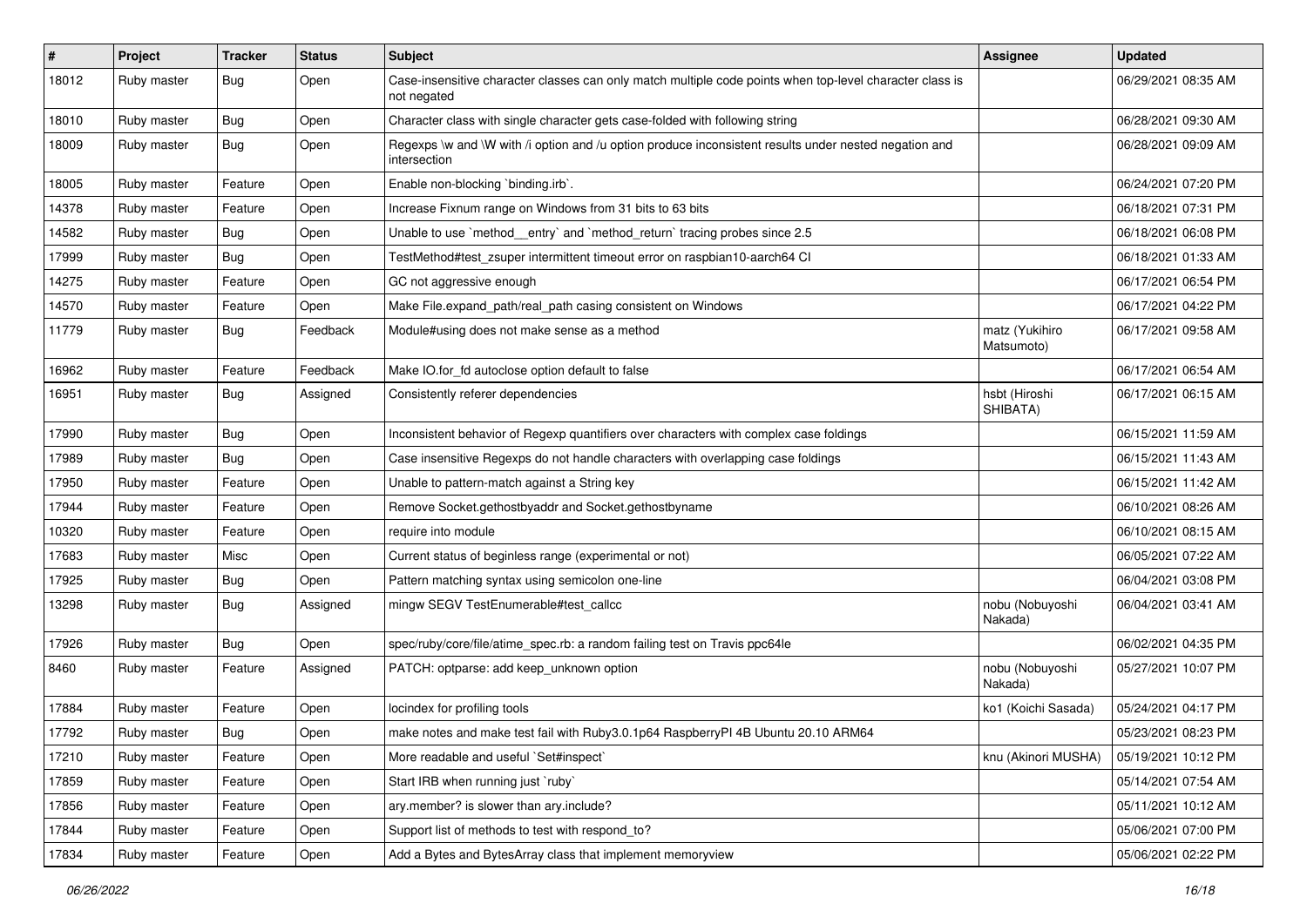| $\vert$ # | Project     | <b>Tracker</b> | <b>Status</b> | <b>Subject</b>                                                                 | Assignee                     | <b>Updated</b>      |
|-----------|-------------|----------------|---------------|--------------------------------------------------------------------------------|------------------------------|---------------------|
| 17851     | Ruby master | Feature        | Open          | ruby extension for memoryview                                                  |                              | 05/05/2021 03:15 PM |
| 17825     | Ruby master | Feature        | Open          | Uniformize Float::INFINITY and Date::infinity.new                              |                              | 05/04/2021 01:43 AM |
| 17647     | Ruby master | Feature        | Open          | Print register `r11` on 32-bit ARM Linux                                       |                              | 04/30/2021 11:22 AM |
| 17830     | Ruby master | Feature        | Open          | Add Integer#previous and Integer#prev                                          | matz (Yukihiro<br>Matsumoto) | 04/27/2021 11:35 PM |
| 17016     | Ruby master | Feature        | Open          | Enumerable#accumulate                                                          |                              | 04/27/2021 03:14 PM |
| 9010      | Ruby master | <b>Bug</b>     | Assigned      | /configure --prefix= cannot handle directories with spaces                     | nobu (Nobuyoshi<br>Nakada)   | 04/26/2021 10:38 PM |
| 17829     | Ruby master | Misc           | Open          | Clang/LLVM correctness of x64-mingw32 build (`shorten-64-to-32` warnings)      |                              | 04/26/2021 04:23 PM |
| 17817     | Ruby master | Bug            | Open          | --jit outputs ./tmp/_ruby_mjit_*.h: No such file or directory on with TMP      |                              | 04/22/2021 11:57 AM |
| 17790     | Ruby master | Feature        | Open          | Have a way to clear a String without resetting its capacity                    |                              | 04/21/2021 11:27 PM |
| 17815     | Ruby master | Misc           | Open          | Snapcraft Ruby plugin                                                          |                              | 04/20/2021 07:59 PM |
| 12543     | Ruby master | Feature        | Assigned      | explicit tail call syntax: foo() then return                                   | matz (Yukihiro<br>Matsumoto) | 04/18/2021 03:02 PM |
| 17808     | Ruby master | Feature        | Open          | Feature Request: JS like splat of Object properties as named method parameters |                              | 04/17/2021 11:43 PM |
| 11230     | Ruby master | <b>Bug</b>     | Open          | Should rb struct s members() be public API?                                    |                              | 04/17/2021 05:06 PM |
| 17753     | Ruby master | Feature        | Open          | Add Module#namespace                                                           |                              | 04/17/2021 08:04 AM |
| 17749     | Ruby master | Feature        | Open          | Const source location without name                                             |                              | 04/17/2021 07:38 AM |
| 17797     | Ruby master | Feature        | Open          | MIPS support for addr2line.c                                                   |                              | 04/13/2021 03:49 AM |
| 17786     | Ruby master | Feature        | Open          | Proposal: new "ends" keyword                                                   |                              | 04/11/2021 01:40 AM |
| 16816     | Ruby master | Feature        | Open          | Prematurely terminated Enumerator should stay terminated                       |                              | 04/09/2021 09:24 PM |
| 12133     | Ruby master | Feature        | Feedback      | Ability to exclude start when defining a range                                 |                              | 04/07/2021 06:49 AM |
| 17773     | Ruby master | Feature        | Open          | Alias `Numeric#zero?` and `Float#zero?` as `Numeric#empty?` and `Float#empty?` |                              | 04/02/2021 03:39 PM |
| 17771     | Ruby master | Feature        | Open          | String#start_with? should not construct MatchData or set \$~                   |                              | 04/02/2021 02:49 PM |
| 12689     | Ruby master | Bug            | Open          | Thread isolation of $\gamma \sim$ and \$                                       |                              | 04/01/2021 08:51 PM |
| 17758     | Ruby master | Feature        | Open          | Provide Hash#count for performance improvement                                 |                              | 03/28/2021 06:39 PM |
| 17354     | Ruby master | Bug            | Open          | Module#const_source_location is misleading for constants awaiting autoload     |                              | 03/26/2021 05:56 PM |
| 17679     | Ruby master | <b>Bug</b>     | Assigned      | Ractor incoming channel can consume unlimited resources                        | ko1 (Koichi Sasada)          | 03/26/2021 09:16 AM |
| 17743     | Ruby master | Feature        | Open          | Show argument types in backtrace                                               |                              | 03/25/2021 06:39 PM |
| 17682     | Ruby master | Feature        | Open          | String#casecmp performance improvement                                         |                              | 03/24/2021 02:29 PM |
| 17718     | Ruby master | Feature        | Open          | a method paramaters object that can be pattern matched against                 |                              | 03/24/2021 01:29 PM |
| 17685     | Ruby master | Feature        | Feedback      | Marshal format for out of band buffer objects                                  |                              | 03/24/2021 07:39 AM |
| 17741     | Ruby master | Feature        | Open          | Ruby links to `objc` for convenience - this should be moved into a native ext  |                              | 03/23/2021 01:24 AM |
| 17142     | Ruby master | Bug            | Open          | Ruby fails to build in AIX                                                     |                              | 03/20/2021 07:08 AM |